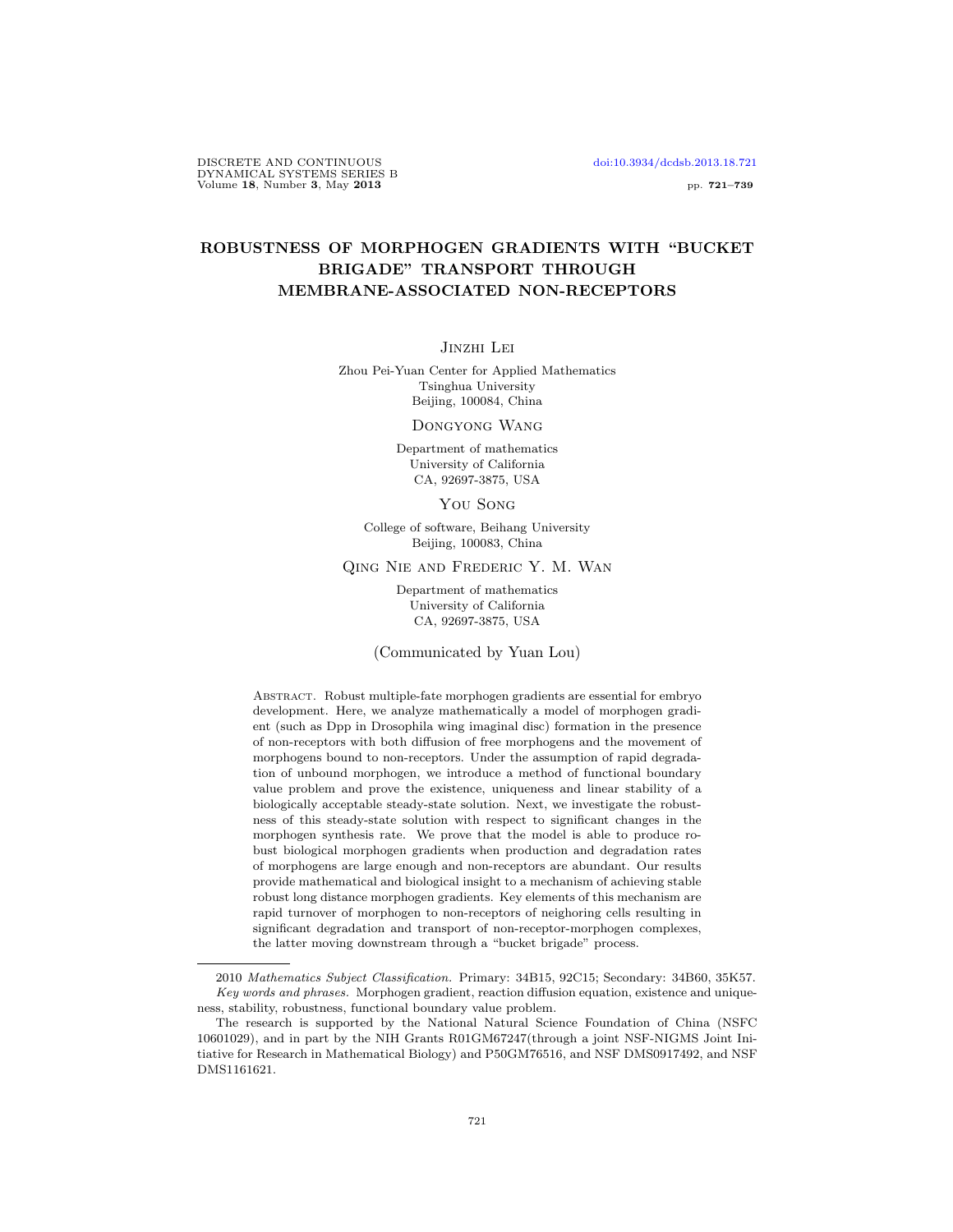1. Introduction. At some stages of embryonic development, signaling protein molecules known as Morphogens (aka ligands) are synthesized at a localized site, some of them disperse from their production site, bind to cell receptors along the way, and result in different receptor occupancies at different cell locations. The spatial concentration gradient of morphogen-receptor complexes (aka signaling gradients) induces spatially graded differences in cell signaling. The differential cell signaling in turn gives rise to different gene expressions from which follow different stable cell fates and visual tissue patterns and organs during development.

In general, it is important for a developing biological organism to form appropriate morphogen gradients that appear at a proper time and proper place and are robust with respect to perturbations in system architecture, environmental changes, or signaling noise. As conflicting biochemical processes and strategies may be required to attain precision and robustness, the delineation of how both characteristics can be achieved in biological development remains a challenge in systems biology [\[19\]](#page-18-0). Different mechanisms and processes involved in the formation of different morphogen gradients are either known or have been proposed [\[2,](#page-17-0) [3,](#page-17-1) [7,](#page-17-2) [8,](#page-17-3) [9,](#page-17-4) [13,](#page-17-5) [14,](#page-17-6) [15,](#page-18-1) [16,](#page-18-2) [29,](#page-18-3) [30\]](#page-18-4). One process that remains indispensible is the transport of morphogens away from their localized source.

A number of models have been proposed for morphogen transport; most are based on diffusion of morphogen molecules and their interactions with signalling and non-signaling extracellular molecules [\[5,](#page-17-7) [7,](#page-17-2) [11,](#page-17-8) [12,](#page-17-9) [13,](#page-17-5) [16,](#page-18-2) [17,](#page-18-5) [18\]](#page-18-6). It has been argued that diffusion alone may not be a reliable mechanism as the resulting gradients are sensitive to substantial changes in system parameters, leading to a signaling gradient that is no longer biologically useful [\[19,](#page-18-0) [21,](#page-18-7) [24,](#page-18-8) [31\]](#page-18-9). Many additional mechanisms such as transcytosis, dynamin-mediated endocytosis, feedback control and regulations by membrane-associated non-receptors have been suggested for achieving robustness [\[4,](#page-17-10) [5,](#page-17-7) [7,](#page-17-2) [15,](#page-18-1) [23,](#page-18-10) [24\]](#page-18-8).

Regulations by non-signaling receptor (or non-receptor for short) such as heparan sulfate proteoglycans (HSPG) in morphogen movement are observed in many experiments [\[1,](#page-17-11) [2,](#page-17-0) [3,](#page-17-1) [6,](#page-17-12) [9,](#page-17-4) [10\]](#page-17-13), and the effects of the presence of non-receptors on the existence and characteristics of the steady-state signaling morphogen gradients have been studied in [\[20,](#page-18-11) [22,](#page-18-12) [23,](#page-18-10) [24\]](#page-18-8). From these studies, the desired robustness with respected to substantial perturbations of morphogen synthesis rate is seen to be achievable through two different mechanisms involving regulations of non-receptors:

- Mechanism 1: Substantial (reversible) binding of slowly turned over morphogen molecules with membrane-bound non-receptors with the resulting non-signaling (morphogen) complexes degrading at a sufficiently rapid rate [\[24\]](#page-18-8).
- Mechanism 2: Fast binding of rapidly turned over free morphogen molecules with non-receptors so that the non-signaling complexes move downstream through a "bucket brigade" process [\[23\]](#page-18-10).

Mathematical analysis of the effectiveness of these two robustness mechanisms have been carried out in [\[23,](#page-18-10) [24\]](#page-18-8) based on reaction-diffusion models with only one diffusion term in either free or non-signaling bound-morphogens. These one diffusion models however are biologically incomplete because it is possible to have both types of transport. Models with two diffusions have been developed and studied in [\[22,](#page-18-12) [26,](#page-18-13) [32\]](#page-18-14) with the numerical simulations carried out in [\[22\]](#page-18-12) suggesting that Mechanism 2 continues to ensure robustness if the free morphogen degradation is large enough.

In this paper, we analyze mathematically a model of morphogen gradient formation with both diffusion of free morphogens and the movement of non-signaling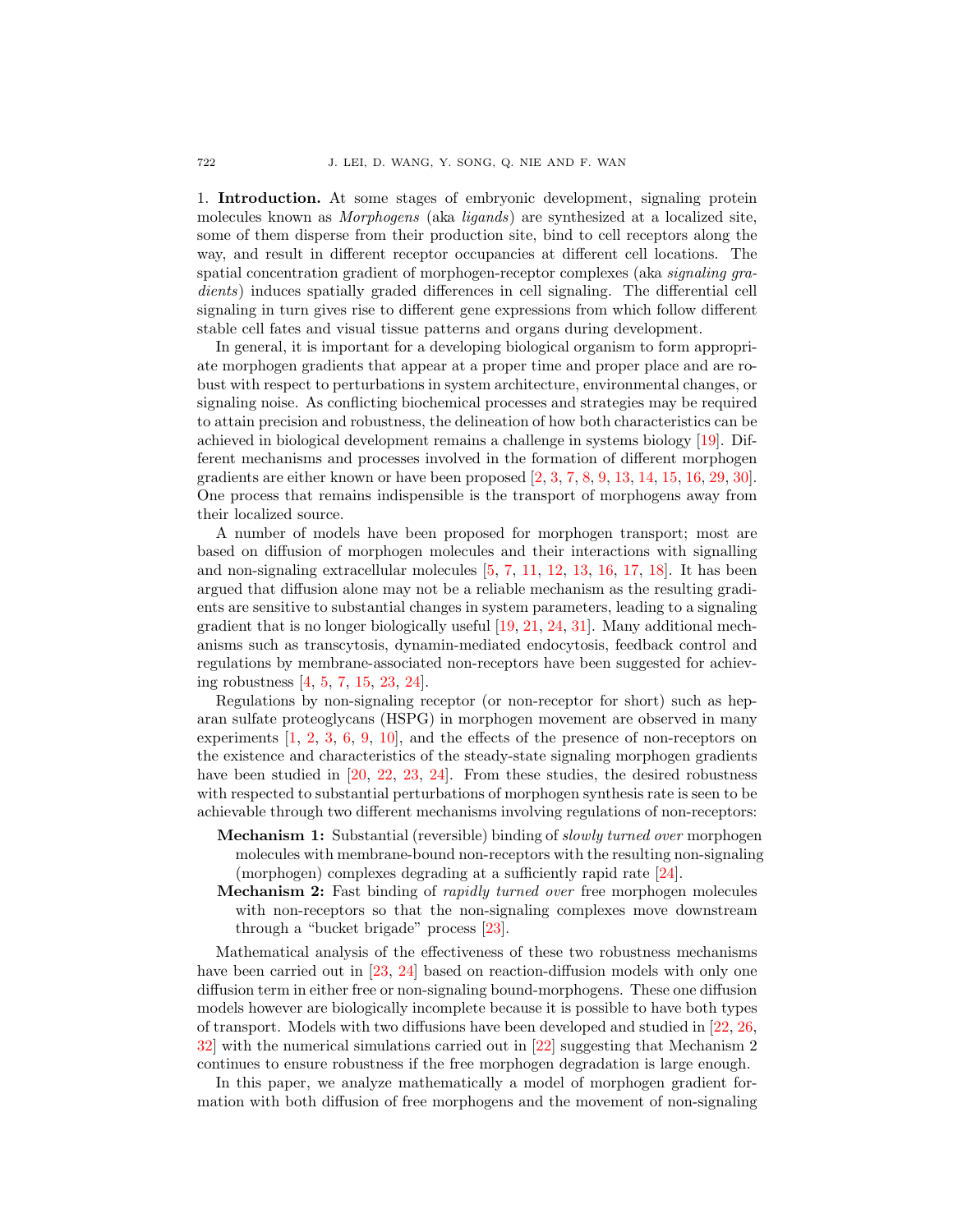morphogen complexes through a "bucket brigade" process to establish a theory capable of predicting previous results from numerical simulations [\[22\]](#page-18-12). The model here (corresponding to the Dpp gradient in the wing imaginal disc) is unrelated to, and conceptually different from those of [\[26,](#page-18-13) [32\]](#page-18-14) where the non-receptors are freely diffusing (Sog) molecules. We prove for our model the existence, uniqueness, and stability of the (quasi-)steady-state signaling gradient and thereby validating Mechanism 2 for tissue pattern formation. We also prove robustness of the steady state signaling gradient with respect to a significant increase in ligand synthesis rate under the assumption of low receptor and non-receptor occupancy and high free morphogen degradation rate compared with its diffusion rate.

#### 2. Formulations.

2.1. Model equations. We refer the mathematical model in [\[22,](#page-18-12) [23\]](#page-18-10), which was based on the formation of morphogen gradient in Drosophila wing imaginal discs regulated by the glypican members of heparan sulfate proteoglycans [\[3\]](#page-17-1). The model involves concentrations of free ligands  $[L]$ , receptors  $[R]$ , ligand-receptor complexes [LR], non-receptors [N], and ligand-non-receptor complexes [LN]. Distributions of various morphogen concentrations in the wing imaginal disc are assumed to be sufficiently uniform in two directions (except possibly for boundary layers) to change only along the antero-posterior axis. The anterior and posterior compartments are taken to be sufficiently symmetric so that we can focus on the posterior compartment that spans the range  $-d_0 \leq X \leq X_{\text{max}}$  with a narrow region of ligand synthesis at  $-d_0 \leq X \leq 0$ . Both [L] and [LN] are allowed to diffuse; other main reactions include binding and unbinding of ligand to receptors and non-receptors, degradation of ligands, receptors and the ligand-receptor complexes. The total concentration of non-receptor binding sites is abundant and assumed to be a constant  $N_0$ . Therefore, the resulting reaction-diffusion equations is (see [\[23\]](#page-18-10) for an expanded discussion of the  $D_{LN}$  term):

<span id="page-2-0"></span>
$$
\frac{\partial \left[L\right]}{\partial T} = D_{\text{L}} \frac{\partial^2 \left[L\right]}{\partial X^2} - k_{\text{on}}[L] \left[R\right] + k_{\text{off}}[LR] - j_{\text{on}}[L] \left(N_0 - [LN]\right) + j_{\text{off}}[LN] - \delta_L[L] + V(X)
$$
\n(1)

$$
\frac{\partial [\mathbf{R}]}{\partial T} = \omega_{\mathbf{R}}([\mathbf{L}\mathbf{R}]) - k_{\text{on}}[\mathbf{L}][\mathbf{R}] + k_{\text{off}}[\mathbf{L}\mathbf{R}] - \delta_{\mathbf{R}}[\mathbf{R}] \tag{2}
$$

$$
\frac{\partial [LR]}{\partial T} = k_{on}[L][R] - k_{off}[LR] - \delta_{LR}[LR]
$$
\n(3)

$$
\frac{\partial \text{[LN]}}{\partial T} = D_{\text{LN}} \frac{\partial^2 \text{[LN]}}{\partial X^2} + j_{\text{on}}[\text{L}](N_0 - [\text{LN}]) - j_{\text{off}}[\text{LN}], \tag{4}
$$

where  $X \in (-d_0, X_{\text{max}})$ . The production rate of ligands is given in terms of the Heaviside unit step function  $H(z)$ :

$$
V(X) = v_0 H(-X), \qquad H(z) \equiv \begin{cases} 0 & (z < 0) \\ 1 & (0 < z) \end{cases} \tag{5}
$$

where  $v_0$  is a constant ligand synthesis rate in the production region  $-d_0 \leq X < 0$ . The boundary of the region is specified by  $X = X_{\text{max}}$ . The receptor synthesis rate is assumed to depend only on  $[LR]$  and not on  $X$  and  $T$  explicitly.

Assumed symmetry at the border  $X = -d_0$  requires the no flux conditions:

$$
\frac{\partial[\mathcal{L}]}{\partial X} = 0, \quad \frac{\partial[\mathcal{L}\mathcal{N}]}{\partial X} = 0 \quad \text{at} \quad X = -d_0. \tag{6}
$$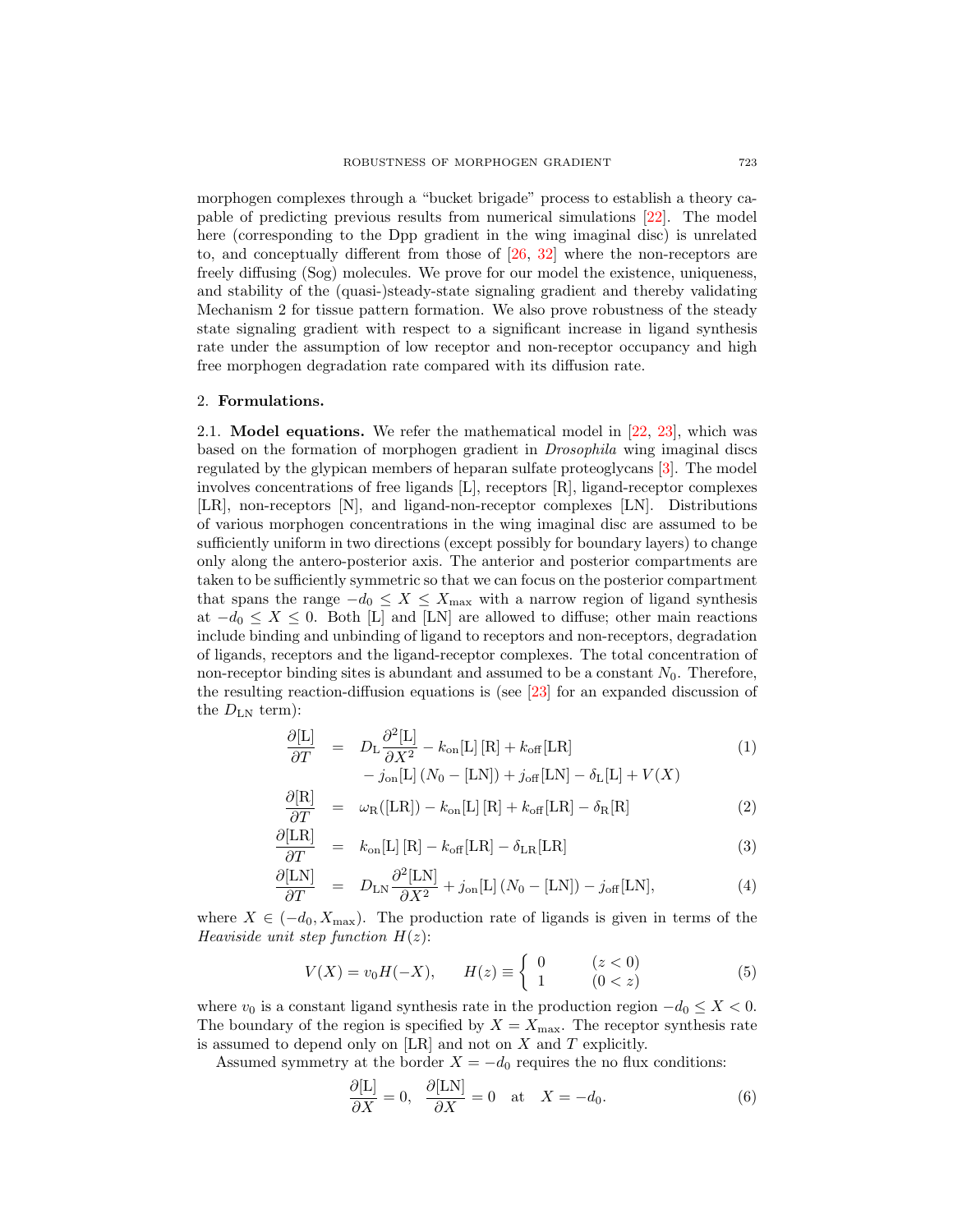The edge  $X = X_{\text{max}}$  is taken to be a sink for all diffusive elements so that

$$
[L] = [LN] = 0 \quad \text{at} \quad X = X_{\text{max}}.\tag{7}
$$

With  $V(X)$  discontinuous at  $X = 0$ , we stipulate the continuity of [L], [LN] and the partial derivatives  $\partial[L]/\partial X$ ,  $\partial[LN]/\partial X$  at  $X = 0$ , consistent with the PDE [\(1\)](#page-2-0) requiring  $\partial^2 |L|/\partial X^2$  to have only a simple jump discontinuity at  $X = 0$ .

Before the onset of ligand production  $(V(X) = 0)$ , there is no ligand concentration of any kind so that

$$
[L] = [LR] = [LN] = 0, \quad (-d_0 < X < X_{\text{max}}, \quad T \le 0). \tag{8}
$$

The receptors are expected to be in a steady-state prior to the onset of ligand production, so that

$$
\frac{\partial[\mathcal{R}]}{\partial T} = 0.
$$

This implies

<span id="page-3-0"></span>
$$
T = 0: [R] = \omega_R(0) / \delta_R \equiv R_0 \tag{9}
$$

where  $R_0$  is the concentration of unbound receptors at the steady-state prior to the onset of ligand production.

The conditions  $(1)-(9)$  $(1)-(9)$  $(1)-(9)$  define an initial-boundary value problem (IBVP) for morphogen gradient formation. The model in [\[23\]](#page-18-10) corresponding to the special case with  $D_{\rm L} = 0$ . With  $D_{\rm L} \neq 0$  herein, the corresponding mathematical problem becomes more difficult to analyze and requires a new approach.

Similar to [\[23\]](#page-18-10), we introduce the following non-dimensional quantities:

$$
l = \frac{[L]}{j_{off} N_0 / \delta_L}, \quad r = \frac{[R]}{R_0}, \quad u = \frac{[LR]}{R_0 k_{on} j_{off} N_0 / (\delta_L \delta_{LR})}, \quad w = \frac{[LN]}{N_0}, \tag{10}
$$

$$
t = \delta_{\rm L}T
$$
,  $x = \frac{X + d_0}{X_{\rm max} + d_0}$ ,  $d = \frac{d_0}{(X_{\rm max} + d_0)}$ ,  $k(u) = \frac{\omega_R([LR])}{\delta_R R_0}$ , (11)

$$
\varepsilon = \frac{j_{\text{on}} N_0}{\delta_{\text{L}}}, \quad \lambda^2 = \frac{j_{\text{off}} (X_{\text{max}} + d_0)^2}{D_{\text{LN}}}, \quad \delta_r = \frac{\delta_{\text{R}}}{\delta_{\text{L}}}, \quad \delta_u = \frac{\delta_{\text{LR}}}{\delta_{\text{L}}},\tag{12}
$$

<span id="page-3-2"></span>
$$
\alpha = \frac{k_{\text{off}}}{\delta_{\text{LR}}}, \quad \gamma = \frac{k_{\text{on}} R_0}{j_{\text{on}} N_0}, \quad \mu = \frac{k_{\text{on}} j_{\text{off}} N_0}{\delta_{\text{R}} \delta_{\text{L}}}, \quad \eta = \frac{v_{0} j_{\text{on}}}{\delta_{\text{L}} j_{\text{off}}},\tag{13}
$$

$$
\theta_l = \frac{D_{\rm L}}{(X_{\rm max} + d_0)^2 \delta_{\rm L}}, \quad \theta_w = \frac{D_{\rm LN}}{(X_{\rm max} + d_0)^2 \delta_{\rm L}}.
$$
\n(14)

Here  $k(u)$  is the normalized receptor synthesis rate satisfying  $k(0) = 1$ . The normalized ligand production rate is given by

$$
v(x) = (\eta/\varepsilon)H(d-x).
$$

Here  $\eta$  is the (dimensionless) effective production rate which is important for our discussion below.

Using the above non-dimensional variables, equations  $(1)-(4)$  $(1)-(4)$  $(1)-(4)$  become

$$
\frac{\partial l}{\partial t} = \theta_l \frac{\partial^2 l}{\partial x^2} - (l - w) - \varepsilon (l(1 - w) - \gamma(\alpha u - lr)) + v(x) \tag{15}
$$

<span id="page-3-1"></span>
$$
\frac{\partial r}{\partial t} = \delta_r \left( \mu(\alpha u - lr) + (k(u) - r) \right) \tag{16}
$$

$$
\frac{\partial u}{\partial t} = -\delta_u((\alpha+1)u - lr) \tag{17}
$$

$$
\frac{\partial w}{\partial t} = \theta_w \left( \frac{\partial^2 w}{\partial x^2} - \lambda^2 (w - \varepsilon l(1 - w)) \right),\tag{18}
$$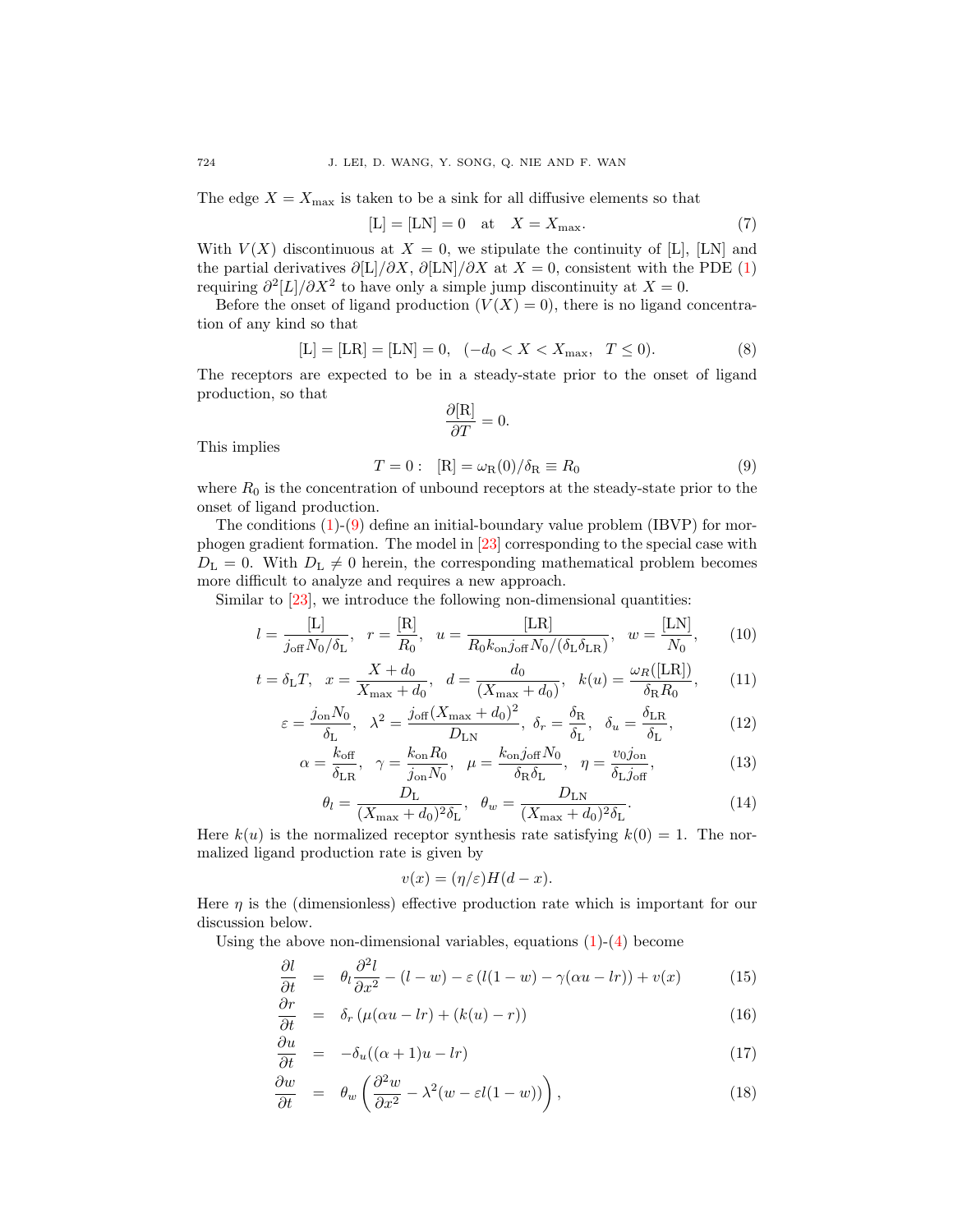with initial conditions

$$
l = u = w = 0, r = 1, (t = 0, 0 \le x \le 1)
$$
\n(19)

and boundary conditions

<span id="page-4-0"></span>
$$
\left. \frac{\partial l}{\partial x} \right|_{x=0} = \left. \frac{\partial w}{\partial x} \right|_{x=0} = l|_{x=1} = w|_{x=1} = 0, \quad (t \ge 0). \tag{20}
$$

2.2. Steady-state behavior. In cell signaling and pattern formation, we are interested in the (quasi-)steady-state signaling gradient long after the onset of ligand production. The steady-state gradients satisfy  $(15)-(18)$  $(15)-(18)$  $(15)-(18)$  with all time partial derivatives set to zero. With  $\bar{l}(x), \bar{r}(x), \bar{u}(x), \bar{w}(x)$  denoting the steady-state solution for  $l(x, t), r(x, t), u(x, t)$  and  $w(x, t)$  of [\(15\)](#page-3-1)-[\(20\)](#page-4-0), respectively, we get the following two ODE for l and  $\bar{w}$ 

<span id="page-4-1"></span>
$$
\theta_l \frac{\partial^2 \bar{l}}{\partial x^2} - (\bar{l} - \bar{w}) - \varepsilon (\bar{l} (1 - \bar{w}) - \gamma (\alpha \bar{u} - \bar{l}\bar{r})) + v(x) = 0
$$
  

$$
\frac{\partial^2 \bar{w}}{\partial x^2} - \lambda^2 (\bar{w} - \varepsilon \bar{l} (1 - \bar{w})) = 0
$$
 (21)

where the functions  $\bar{u}$  and  $\bar{r}$  depend on  $\bar{l}$  through

<span id="page-4-3"></span>
$$
\bar{l} = (\alpha + 1)\bar{u}/\bar{r}, \quad \bar{r} = k(\bar{u}) - \mu\bar{u}.
$$
\n(22)

The boundary conditions for [\(21\)](#page-4-1) are

<span id="page-4-2"></span>
$$
\bar{w}'(0) = \bar{l}'(0) = \bar{w}(1) = \bar{l}(1) = 0.
$$
\n(23)

Hereafter a prime,  $\prime$ , indicates differentiation with respect to  $x$ .

We are only interested in solutions of  $(21)-(23)$  $(21)-(23)$  $(21)-(23)$  that are biologically realistic (or "biological gradient" for brevity). The concentration of the corresponding bound morphogen-non-receptor gradient is restricted by the total number of binding sites of non-receptors, i.e.,  $0 \leq [LN] \leq N_0$ . Also, the (realistic) biological gradients must be non-negative. In terms of non-dimensional variables, biological gradients should satisfy

<span id="page-4-4"></span>
$$
0 \le \bar{w}(x) \le 1, \quad \bar{l}(x) \ge 0, \quad \bar{r}(x) \ge 0, \quad \bar{u}(x) \ge 0, \quad (0 \le x \le 1). \tag{24}
$$

We note that it is possible to have  $\bar{l}(x) > 1$  when x is small because of a high ligand synthesis rate. This motivates the following definition for a biologically acceptable gradient.

**Definition 2.1.** The four functions  $\{\bar{w}(x), \bar{l}(x), \bar{r}(x), \bar{u}(x)\}$  are said to be *biolog*ically acceptable gradients if the functions satisfy equations [\(22\)](#page-4-3) and inequalities [\(24\)](#page-4-4) for any  $0 \le x \le 1$  and if  $\bar{w}(x)$  and  $\bar{l}(x)$  satisfy the BVP [\(21\)](#page-4-1)-[\(23\)](#page-4-2).

We always assume a non-positive feedback of receptor production, which is characterized by the function  $k(u)$  as follows.

**Definition 2.2.** The function  $k(u)$  is said to be a non-positive feedback if

$$
k(0) = 1, k'(u) \le 0, k(u) > 0, \quad \forall u \ge 0.
$$

In the following discussion, we extend the domain of  $k(u)$  to all real number by setting  $k(u) = k(0)$  for all  $u < 0$ .

In the results section below, we study the biologically acceptable gradients of [\(21\)](#page-4-1)-[\(23\)](#page-4-2). In [\[23\]](#page-18-10), we investigated the well-posedness of the BVP for the special case of  $\theta_l = 0$  through the methods of upper and lower solutions and nonlinear eigenvalue problem previously developed [\[25,](#page-18-15) [27\]](#page-18-16). However, when  $\theta_l \neq 0$ , these methods are not applicable directly. To establish well-posedness, we introduce new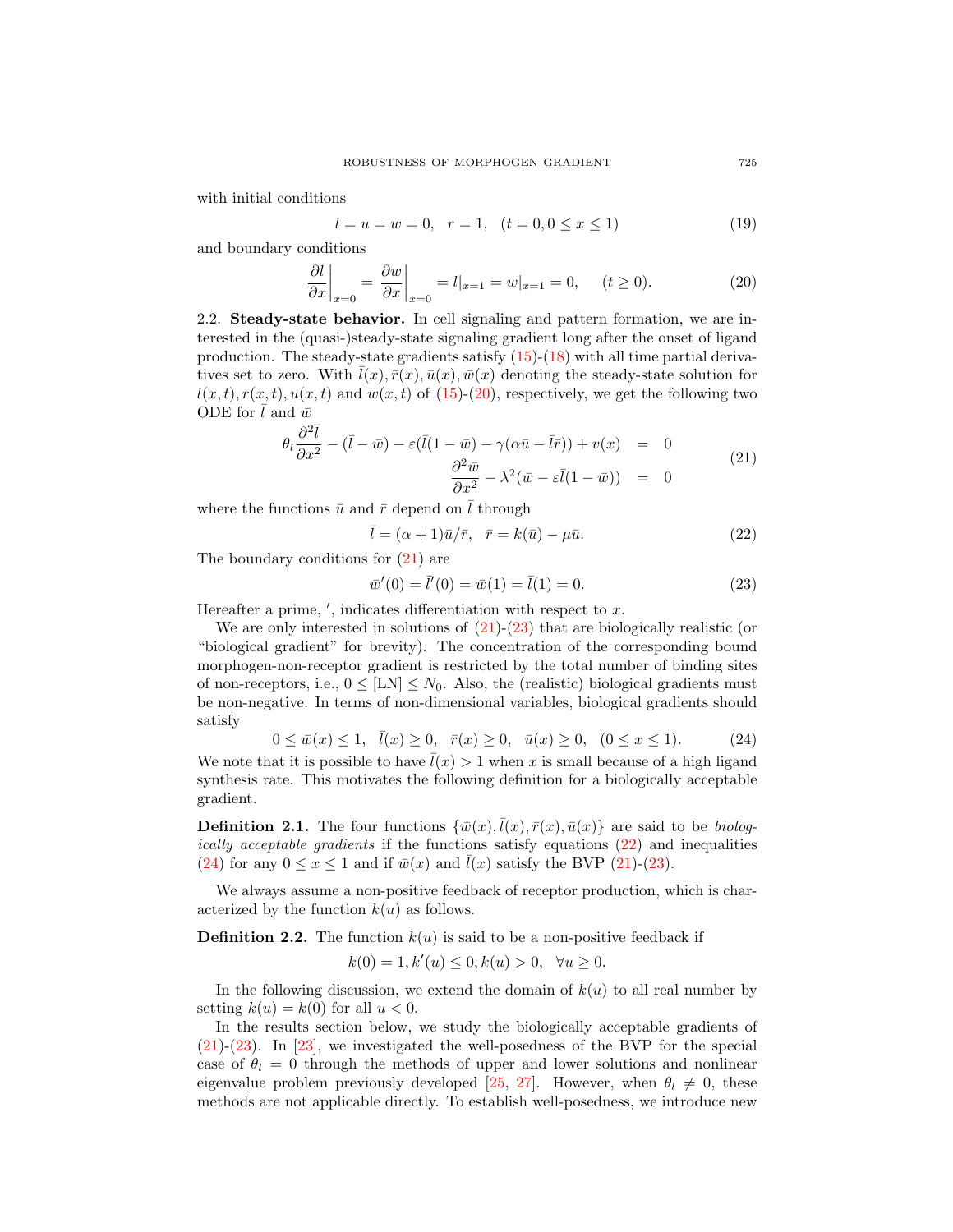methods based on functional differential equations which are also different from those employed in [\[26,](#page-18-13) [32\]](#page-18-14) for problems with two diffusion elements.

### 3. Results.

3.1. Existence and uniqueness of the steady-state solution. This section proves the the following theorem on the existence and uniqueness of the steadystate solution.

# <span id="page-5-0"></span>**Theorem 3.1.** Consider the BVP  $(21)-(23)$  $(21)-(23)$  $(21)-(23)$ , if  $k(u)$  is a non-positive feedback, and  $\varepsilon(\varepsilon + 2) < 1/(\eta + 1),$  (25)

there exists a unique combination of biologically acceptable gradients  $\{\bar{w}, \bar{l}, \bar{u}, \bar{r}\}.$ 

Before proving Theorem [3.1,](#page-5-0) we observe the following gradient properties:

<span id="page-5-1"></span>**Lemma 3.2.** Suppose  $k(u)$  is a non-positive feedback and  $\mu > 0$ . Then for any  $\bar{l} > 0$ , we have

$$
\frac{\partial \bar{u}}{\partial \bar{l}} > 0, \quad \frac{\partial \bar{r}}{\partial \bar{l}} < 0. \tag{26}
$$

for the unique positive solution  $\bar{u} = \bar{u}(\bar{l}), \bar{r} = \bar{r}(\bar{l})$  of  $(22)$ 

Proof. All conclusions in this lemma are direct consequences of [\(22\)](#page-4-3).

 $\Box$ 

From Lemma [3.2,](#page-5-1) the BVP  $(21)-(23)$  $(21)-(23)$  $(21)-(23)$  can be rewritten in the following form:

<span id="page-5-2"></span>
$$
\begin{cases}\n\theta_l \bar{l}'' - (\bar{l} - \bar{w}) - \varepsilon \bar{l} (1 - \bar{w}) - \varepsilon \gamma \bar{u} (\bar{l}) + v(x) = 0 \\
\bar{w}'' - \lambda^2 (\bar{w} - \varepsilon \bar{l} (1 - \bar{w})) = 0 \\
\bar{l}'(0) = \bar{l} (1) = 0, \\
\bar{w}'(0) = \bar{w}(1) = 0.\n\end{cases}
$$
\n(27)

To prove Theorem [3.1,](#page-5-0) we only need to show that the BVP  $(27)$  has a unique solution satisfying  $0 < \bar{w}(x) < 1$  and  $\bar{l}(x) > 0$  for  $0 \le x \le 1$ . This is done by treating two particular cases of the uncoupled form of  $(27)$ :

1. For any  $\bar{w}(x)$  with  $0 \le \bar{w}(x) \le 1$ , prove that the BVP

<span id="page-5-3"></span>
$$
\begin{cases} \theta_l \overline{l}'' - (\overline{l} - \overline{w}) - \varepsilon \overline{l} (1 - \overline{w}) - \varepsilon \gamma \overline{u} (\overline{l}) + v(x) = 0 \\ \overline{l}'(0) = \overline{l} (1) = 0, \end{cases}
$$
\n(28)

has a unique solution  $\bar{l}(x) > 0$ . In particular, the solution is written as

<span id="page-5-4"></span>
$$
\bar{l}(x) = \bar{l}_0(x) + \mathcal{L}_{\bar{w}}(x) \tag{29}
$$

where  $\bar{l}_0(x)$  is the solution of [\(28\)](#page-5-3) when  $\bar{w} \equiv 0$ , and  $\mathcal{L}_{\bar{w}}(x)$ , as defined by [\(29\)](#page-5-4), is a functional of  $\bar{w}$  satisfying

$$
0 \le \mathcal{L}_{\bar{w}}(x) \le (\eta + 1), \quad (0 \le x \le 1). \tag{30}
$$

2. Upon rewriting the BVP

$$
\begin{cases}\n\overline{w}'' - \lambda^2 (\overline{w} - \varepsilon \overline{l}(1 - \overline{w})) = 0 \\
\overline{w}'(0) = \overline{w}(1) = 0.\n\end{cases} \tag{31}
$$

as a functional boundary value problem

<span id="page-5-5"></span>
$$
\begin{cases} \bar{w}'' - \lambda^2 (\bar{w} - \varepsilon (\bar{l}_0(x) + \mathcal{L}_{\bar{w}}(x))(1 - \bar{w})) = 0 \\ \bar{w}'(0) = \bar{w}(1) = 0. \end{cases} (32)
$$

prove that [\(32\)](#page-5-5) has a unique solution.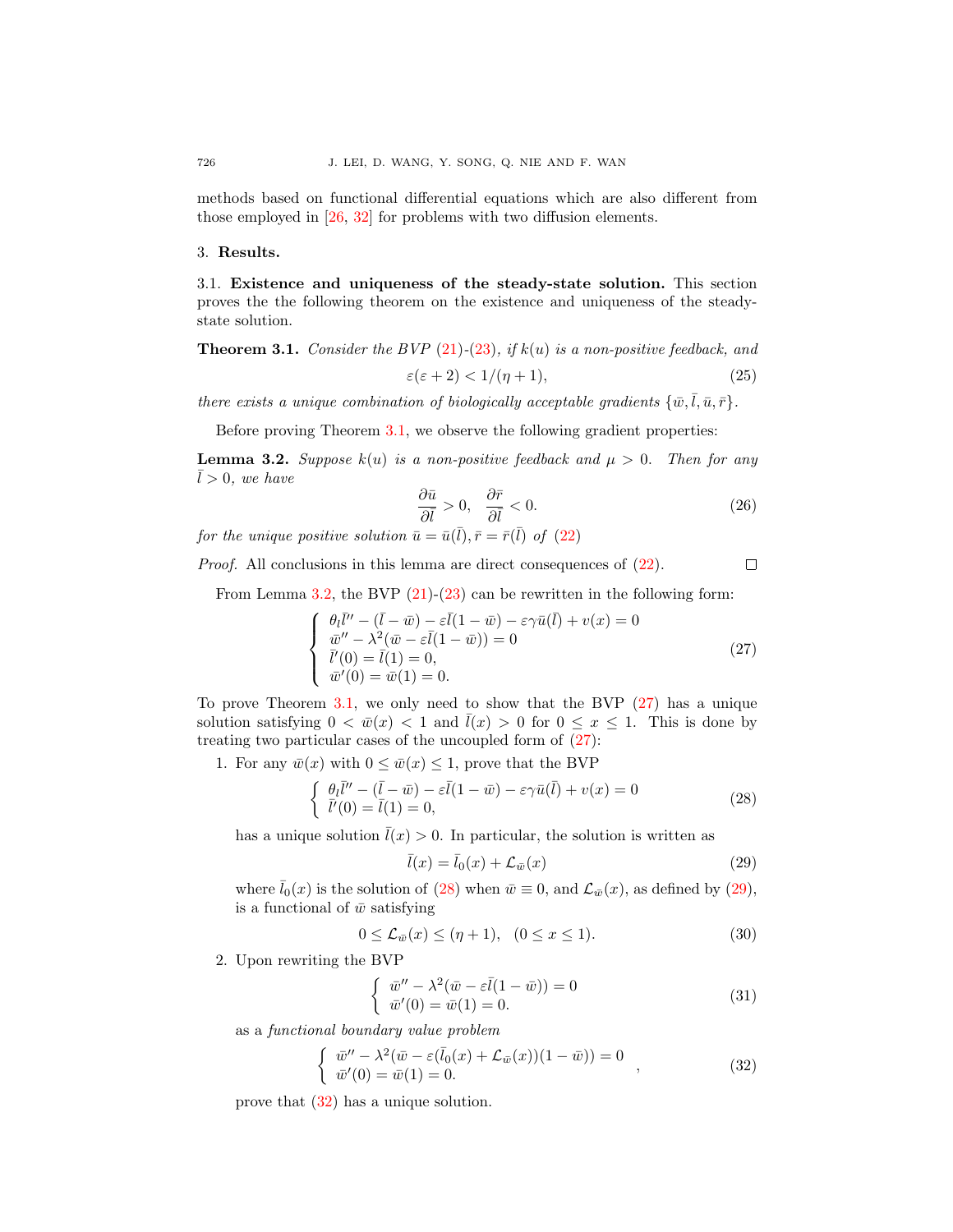The proofs of these two propositions above are given below in Lemmas [3.3-](#page-6-0)[3.5.](#page-7-0) For the proofs, we hereafter denote  $H^0(I,\mathbb{R})$  the space of continuous real-valued functions defined on  $I = [0, 1]$ , with the  $L^{\infty}$  norm

$$
\|a\| = \sup_{0 \le x \le 1} |a(x)|
$$

for any  $a \in H^0(I, \mathbb{R})$ . Then  $(H^0(I, \mathbb{R}), || \cdot ||)$  is a Banach space. The Banach spaces  $H^0(I,I)$  and  $H^0(I,\mathbb{C})$  are defined similarly.

<span id="page-6-0"></span>**Lemma 3.3.** For any  $\bar{w} \in H^0(I, I)$ , the equation

<span id="page-6-1"></span>
$$
\begin{cases}\n\theta_l \bar{l}'' - (\bar{l} - \bar{w}) - \varepsilon \bar{l} (1 - \bar{w}) - \varepsilon \gamma \bar{u} (\bar{l}) + v(x) = 0 \\
\bar{l}'(0) = \bar{l}(1) = 0,\n\end{cases}
$$
\n(33)

has a unique positive solution. Furthermore, the solution satisfies

<span id="page-6-4"></span>
$$
0 \le \bar{l}(x) \le \eta/\varepsilon + 1, \qquad (0 \le x \le 1). \tag{34}
$$

Let  $\bar{l}_0(x)$  be the solution of [\(33\)](#page-6-1) with  $\bar{w}(x) \equiv 0$ , then

$$
0 < \bar{l}_0(x) < \eta/\varepsilon \tag{35}
$$

and

$$
0 \le \bar{l}(x) - \bar{l}_0(x) \le \eta + 1, \quad (0 \le x \le 1). \tag{36}
$$

*Proof.* For any  $\bar{w} \in H^0(I, I)$ , it is easy to see that  $\bar{l}_U(x) \equiv \eta/\varepsilon + 1$  and  $\bar{l}_L(x) \equiv 0$  are respectively upper and lower solutions of [\(33\)](#page-6-1). From Lemma [A.1](#page-15-0) in the Appendix, there exits a unique solution of the BVP [\(33\)](#page-6-1) such that  $0 \leq \bar{l}(x) \leq \eta/\varepsilon+1$ . Similarly, we have  $0 < \bar{l}_0(x) < \eta/\varepsilon$ .

<span id="page-6-2"></span>Let 
$$
\bar{l}_1(x) = \bar{\tilde{l}}(x) - \bar{l}_0(x)
$$
, then  $\bar{l}_1(x)$  satisfies  
\n
$$
\begin{cases}\n\theta_l \bar{l}'_1 - \bar{l}_1 - \varepsilon(\bar{l}_1(1 - \bar{w}) + \gamma(\bar{u}(\bar{l}_0(x) + \bar{l}_1) - \bar{u}(\bar{l}_0(x))) \\
\bar{l}'_1(0) = \bar{l}_1(1) = 0,\n\end{cases}
$$
\n(37)

Again, Lemma [A.1](#page-15-0) yields a unique solution of  $(37)$  that satisfies

$$
0 \le \bar{l}_1(x) \le \eta + 1, \ (0 \le x \le 1)
$$

and the Lemma is proved.

From Lemma [3.3,](#page-6-0) we define an operator  $\mathcal{L}: H^0(I,I) \mapsto H^0(I,\mathbb{R})$  such that

<span id="page-6-3"></span>
$$
\bar{l}(x) = \bar{l}_0(x) + \mathcal{L}_{\bar{w}}(x),\tag{38}
$$

with  $\bar{l}(x)$  and  $\bar{l}_0(x)$  as in Lemma [3.3,](#page-6-0) then for any  $\bar{w} \in H^0(I, I)$ 

$$
0 \le \mathcal{L}_{\bar{w}}(x) \le \eta + 1, \quad (0 \le x \le 1). \tag{39}
$$

**Lemma 3.4.** Let  $\mathcal{L}_w$  as defined in [\(38\)](#page-6-3), then for any  $\bar{w}_1, \bar{w}_2 \in H^0(I, I)$ ,

$$
\|\mathcal{L}_{\bar{w}_1} - \mathcal{L}_{\bar{w}_2}\| \le (1 + \varepsilon)(1 + \eta) \|\bar{w}_1 - \bar{w}_2\|.
$$
 (40)

*Proof.* Write  $\varphi(x) = \mathcal{L}_{\bar{w}_1}(x) - \mathcal{L}_{\bar{w}_2}(x)$ , and

$$
q(x) = 1 - \bar{w}_1(x) + \gamma \frac{\bar{u}(\bar{l}_0(x) + \mathcal{L}_{\bar{w}_1}(x)) - \bar{u}(\bar{l}_0(x) + \mathcal{L}_{\bar{w}_2}(x))}{\mathcal{L}_{\bar{w}_1}(x) - \mathcal{L}_{\bar{w}_2}(x)},
$$

then  $\varphi(x)$  satisfies

$$
\begin{cases}\n\theta_l \varphi'' - (1 + \varepsilon q(x))\varphi + (1 + \varepsilon \bar{l}_0(x) + \varepsilon \mathcal{L}_{\bar{w}_2}(x))(\bar{w}_1 - \bar{w}_2) = 0 \\
\varphi'(0) = \varphi(1) = 0.\n\end{cases} (41)
$$

 $\Box$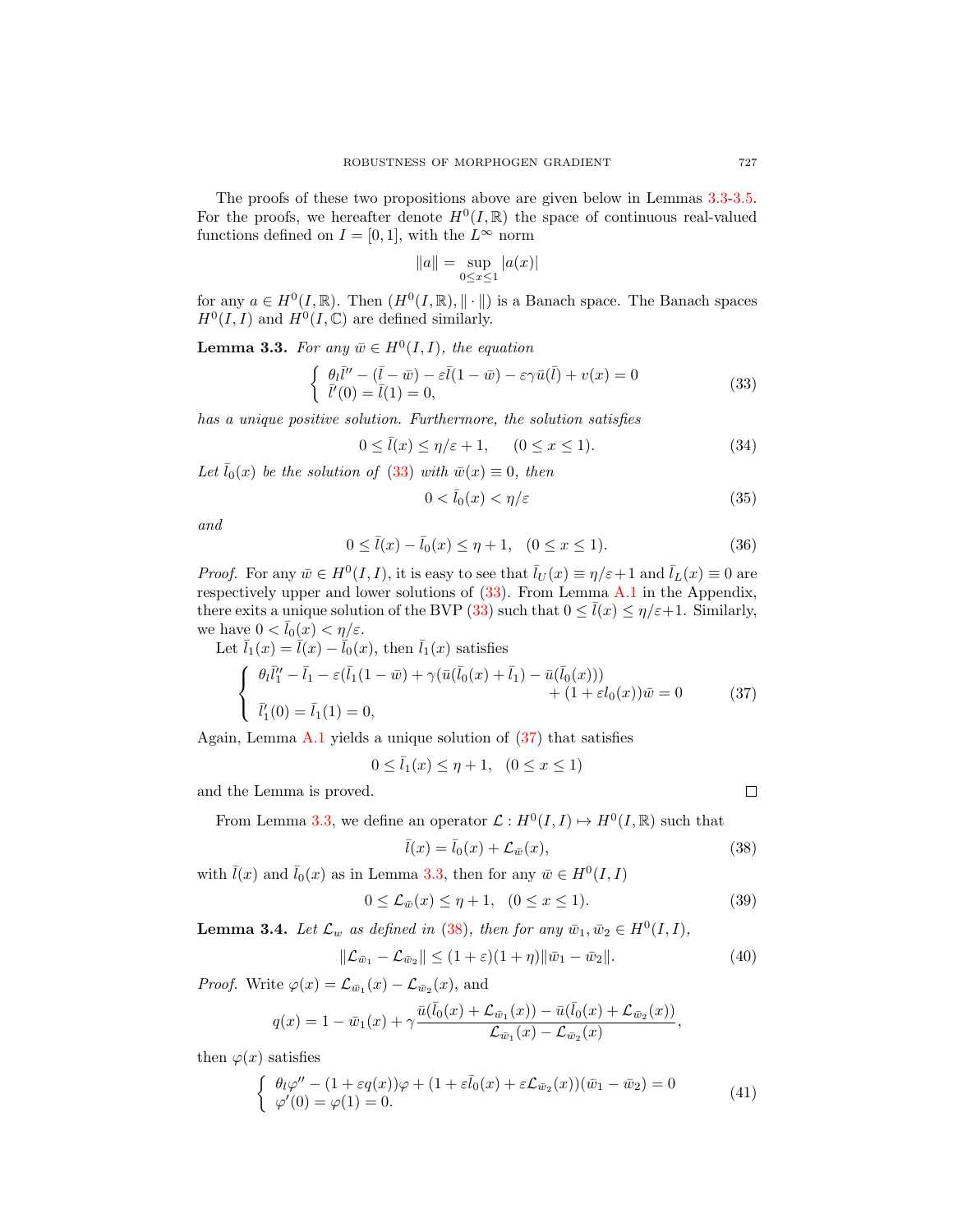Since  $\partial \bar{u}/\partial \bar{l} > 0$ , we have  $q(x) > 0$ . Now, applying Lemma [A.3,](#page-16-0) we obtain

$$
\|\varphi\| < \|1 + \varepsilon \bar{l}_0(x) + \varepsilon \mathcal{L}_{\bar{w}_2}\| \|\bar{w}_1 - \bar{w}_2\| < (1 + \varepsilon)(1 + \eta) \|\bar{w}_1 - \bar{w}_2\|,
$$

and the Lemma is proved.

<span id="page-7-0"></span>Lemma 3.5. Consider the functional differential equation

<span id="page-7-1"></span>
$$
\begin{cases} \bar{w}'' - \lambda^2 (\bar{w} - \varepsilon (\bar{l}_0(x) + \mathcal{L}_{\bar{w}}(x))(1 - \bar{w})) = 0 \\ \bar{w}'(0) = \bar{w}(1) = 0. \end{cases}
$$
\n(42)

where  $\mathcal{L}_{\bar{w}}$  is defined as previous so that

<span id="page-7-4"></span>
$$
0 \leq \mathcal{L}_{\bar{w}}(x) \leq \eta + 1, \quad (0 \leq x \leq 1)
$$
\n
$$
(43)
$$

and

$$
\|\mathcal{L}_{\bar{w}_1} - \mathcal{L}_{\bar{w}_2}\| \le (1+\varepsilon)(1+\eta)\|\bar{w}_1 - \bar{w}_2\|.
$$
 (44)

If  $\varepsilon > 0$  satisfies

<span id="page-7-6"></span>
$$
\varepsilon(\varepsilon+2)(\eta+1) < 1,\tag{45}
$$

then [\(42\)](#page-7-1) has a unique solution in  $H^0(I, I)$ .

*Proof.* Let  $\bar{w}_0(x)$  to be the solution of

<span id="page-7-2"></span>
$$
\begin{cases}\n\ \bar{w}_0'' - \lambda^2 (\bar{w}_0 - \varepsilon \bar{l}_0(x)(1 - \bar{w}_0)) = 0 \\
\ \bar{w}_0'(0) = \bar{w}_0(1) = 0.\n\end{cases} \tag{46}
$$

Lemma [A.1](#page-15-0) yields that [\(46\)](#page-7-2) has a unique solution and  $0 \le \bar{w}_0(x) \le 1$ ,  $(0 \le x \le 1)$ . Let  $\bar{w}_1(x) = \bar{w}(x) - \bar{w}_0(x)$ , then  $\bar{w}_1$  satisfies

<span id="page-7-3"></span>
$$
\begin{cases} \bar{w}_1'' - \lambda^2 (1 + \varepsilon \bar{l}_0(x)) \bar{w}_1 + \varepsilon \lambda^2 \mathcal{L}_{\bar{w}}(x) (1 - \bar{w}(x)) = 0 \\ \bar{w}_1'(0) = \bar{w}_1(1) = 0. \end{cases}
$$
(47)

From Lemma [A.3,](#page-16-0) there is a Green function  $G(x, s)$  that is positive for any  $0 \leq x, s \leq 1$ , and [\(47\)](#page-7-3) is equivalent to the following functional integral equation

$$
\bar{w}_1 = \varepsilon \lambda^2 \int_0^1 G(x, s) \mathcal{L}_{\bar{w}}(s) (1 - \bar{w}(s)) ds.
$$
 (48)

Thus, the boundary value problem  $(42)$  is equivalent to the following functional integral equation

$$
\bar{w} = \mathcal{T}_{\bar{w}} \tag{49}
$$

where

$$
\mathcal{T}_{\overline{w}}(x) = \overline{w}_0(x) + \varepsilon \lambda^2 \int_0^1 G(x, s) \mathcal{L}_{\overline{w}}(s) (1 - \overline{w}(s)) ds.
$$

Hence, it is sufficient to show that the operator  $\mathcal T$  maps  $H^0(I,I)$  into itself and is a contraction map.

First, it is easy to see  $\mathcal{T}_{\bar{w}} \in H^0(I,\mathbb{R})$  and  $\mathcal{T}_{\bar{w}}(x) \geq 0$   $(0 \leq x \leq 1)$  for any  $\bar{w} \in H^0(I, I)$ . Second, we have  $G(x, s) > 0$  from Lemma [A.3.](#page-16-0) Note [\(43\)](#page-7-4), therefore

<span id="page-7-5"></span>
$$
\mathcal{T}_{\bar{w}}(x) \le \bar{w}_0(x) + \varepsilon \lambda^2 (\eta + 1) \int_0^1 G(x, s) ds.
$$
 (50)

The right hand side of [\(50\)](#page-7-5), denoted as  $\bar{w}_U(x)$ , satisfies the equation

$$
\begin{cases}\n\overline{w}''_U - \lambda^2 (\overline{w}_U - \varepsilon \overline{l}_0(x)(1 - \overline{w}_U)) + \varepsilon \lambda^2 (\eta + 1) = 0 \\
\overline{w}'_U(0) = \overline{w}_U(1) = 0,\n\end{cases} \tag{51}
$$

which yields

$$
\bar{w}_U(x) = \bar{w}_0(x) + \varepsilon (\eta + 1)(1 - \bar{w}_0(x)) < 1
$$

 $\Box$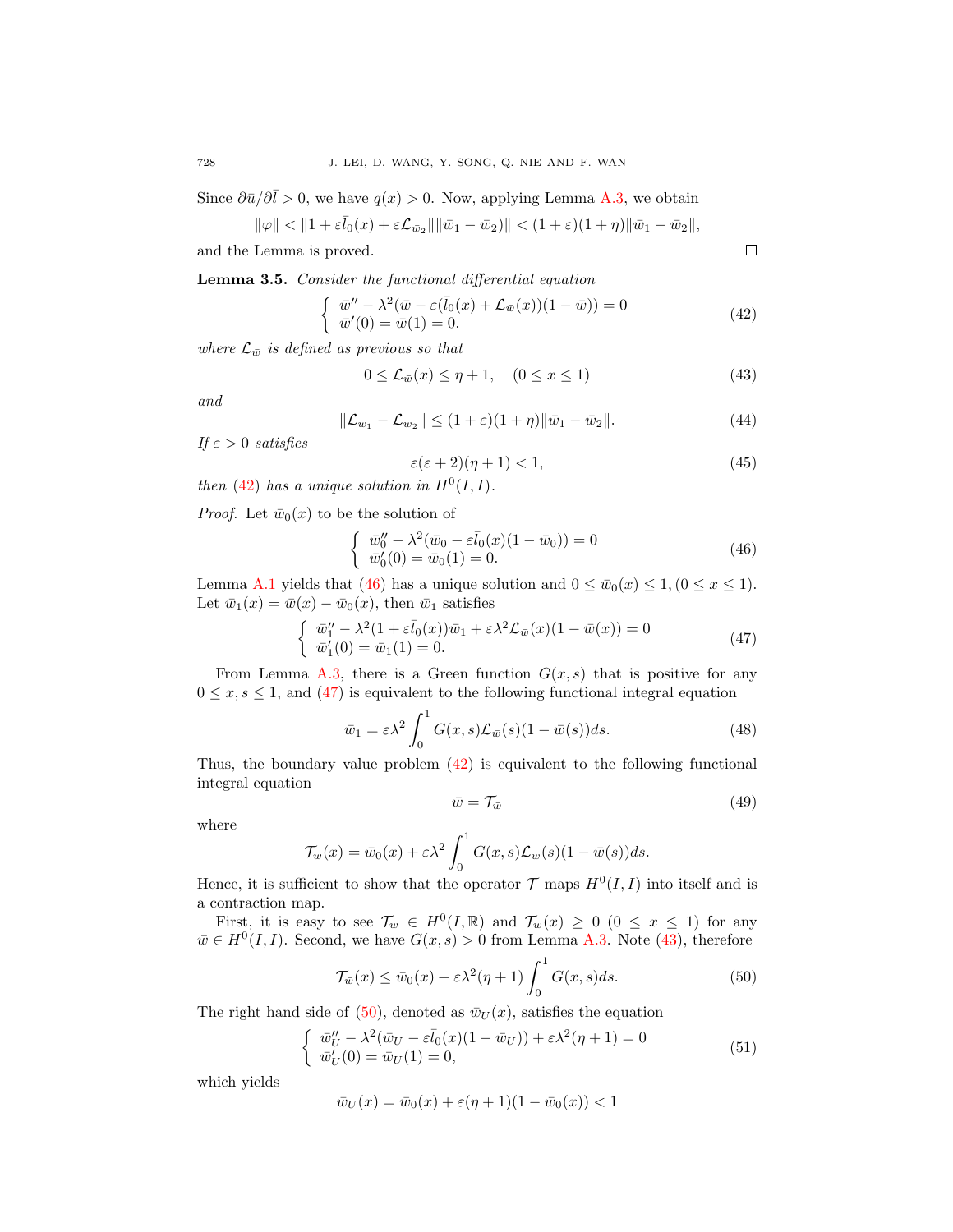by [\(45\)](#page-7-6). It follows that  $\mathcal{T}_{\bar{w}}(x) \leq 1, (0 \leq x \leq 1)$  and hence  $\mathcal{T}_{\bar{w}}$  maps  $H^0(I,I)$  into itself.

Next, we show that  $\mathcal T$  is a contraction map. Let  $\bar{w}_1, \bar{w}_2 \in H^0(I, I)$ , then

$$
\begin{array}{rcl} \|\mathcal{T}_{\bar{w}_1} - \mathcal{T}_{\bar{w}_2}\| & = & \varepsilon \lambda^2 \|\mathcal{L}_{\bar{w}_1}(1 - \bar{w}_1) - \mathcal{L}_{\bar{w}_2}(1 - \bar{w}_2)\| \left\| \int_0^1 G(x, s) ds \right\| \\ \\ & \leq & \varepsilon \lambda^2 \left( \frac{\|\mathcal{L}_{\bar{w}_1} - \mathcal{L}_{\bar{w}_2}\|}{\|\bar{w}_1 - \bar{w}_2\|} + \|\mathcal{L}_{\bar{w}_2}\| \right) \|\bar{w}_1 - \bar{w}_2\| \left\| \int_0^1 G(x, s) ds \right\| \\ \\ & \leq & \varepsilon \lambda^2 (\varepsilon + 2)(1 + \eta) \cdot \frac{1}{\lambda^2} \cdot \|\bar{w}_1 - \bar{w}_2\| \\ \\ & < & \|\bar{w}_1 - \bar{w}_2\| \end{array}
$$

and therefore  $\mathcal T$  is a contraction (since  $\|\int_0^1 G(x, s)ds\| \leq \frac{1}{\lambda^2}$  according to Lemma [A.3\)](#page-16-0).

As the map  $\mathcal T$  is a contraction map from  $H^0(I,I)$  into itself, it has a unique fixed point, which is the solution of [\(42\)](#page-7-1). The Lemma is proved.  $\Box$ 

3.2. Linear stability of the steady-state gradient. For the biological (quasi-) steady state behavior to be relevant for tissue patterning, it should be stable. We show here that this is in fact the case, at least by a linear stability analysis. For linear stability, we consider a small perturbation from the steady-state in the form

$$
l(x,t) = \bar{l}(x) + e^{-\xi t}\tilde{l}(x), \quad r(x,t) = \bar{r}(x) + e^{-\xi t}\tilde{r}(x)
$$
  

$$
u(x,t) = \bar{u}(x) + e^{-\xi t}\tilde{u}(x), \quad w(x,t) = \bar{w}(x) + e^{-\xi t}\tilde{w}(x)
$$
 (52)

where  $\overline{l}, \overline{r}, \overline{u}, \overline{w}$  are the steady-state solutions and where the time-independent portion of the perturbations,  $\hat{l}, \tilde{r}, \tilde{u}$  and  $\tilde{w}$ , are negligibly small. After linearlization, we have the following eigenvalue problem

$$
-\xi \tilde{l} = \theta_l \tilde{l}'' - (\tilde{l} - \tilde{w}) - \varepsilon ((1 - \bar{w})\tilde{l} - \bar{l}\tilde{w}) + \varepsilon \gamma (\alpha \tilde{u} - \bar{r}\tilde{l} - \bar{l}\tilde{r}) \tag{53}
$$

<span id="page-8-0"></span>
$$
-\xi \tilde{r} = \delta_r(\mu(\alpha \tilde{u} - \bar{r}\tilde{l} - \bar{l}\tilde{r}) + (k'(\bar{u})\tilde{u} - \tilde{r}))
$$
\n(54)

$$
-\xi \tilde{u} = -\delta_u((\alpha+1)\tilde{u} - \bar{r}\tilde{l} - \bar{l}\tilde{r})
$$
\n(55)

$$
-\xi \tilde{w} = \theta_w (\tilde{w}'' - \lambda^2 (\tilde{w} - \varepsilon ((1 - \bar{w})\tilde{l} - \bar{l}\tilde{w}))) \tag{56}
$$

with boundary conditions

$$
\tilde{l}'(0) = \tilde{l}(1) = \tilde{w}'(0) = \tilde{w}(1) = 0.
$$

We solve  $(54)-(55)$  $(54)-(55)$  $(54)-(55)$  for  $\tilde{r}, \tilde{u}$  to get

$$
\begin{array}{rcl} \tilde{r} & = & \frac{\mu(\xi/\delta_u-1)+k'(\bar{u})}{1-\xi/\delta_r} \tilde{u} \\ \tilde{u} & = & \frac{\bar{r}}{\alpha+(1-\xi/\delta_u)+\frac{\mu(1-\xi/\delta_u)-k'(\bar{u})}{1-\xi/\delta_r}} \tilde{l}. \end{array}
$$

Hence, the perturbations  $\tilde{l}, \tilde{w}$  satisfy the following nonlinear eigenvalue problem

<span id="page-8-1"></span>
$$
\begin{cases}\n\theta_t \tilde{l}'' - A_{\xi}(x)\tilde{l} + (1 + \varepsilon \bar{l})\tilde{w} = 0, \\
\theta_w \tilde{w}'' - B_{\xi}(x)\tilde{w} + \varepsilon \lambda^2 (1 - \bar{w})\tilde{l} = 0, \\
\tilde{l}'(0) = \tilde{l}(1) = \tilde{w}'(0) = \tilde{w}(1) = 0,\n\end{cases}
$$
\n(57)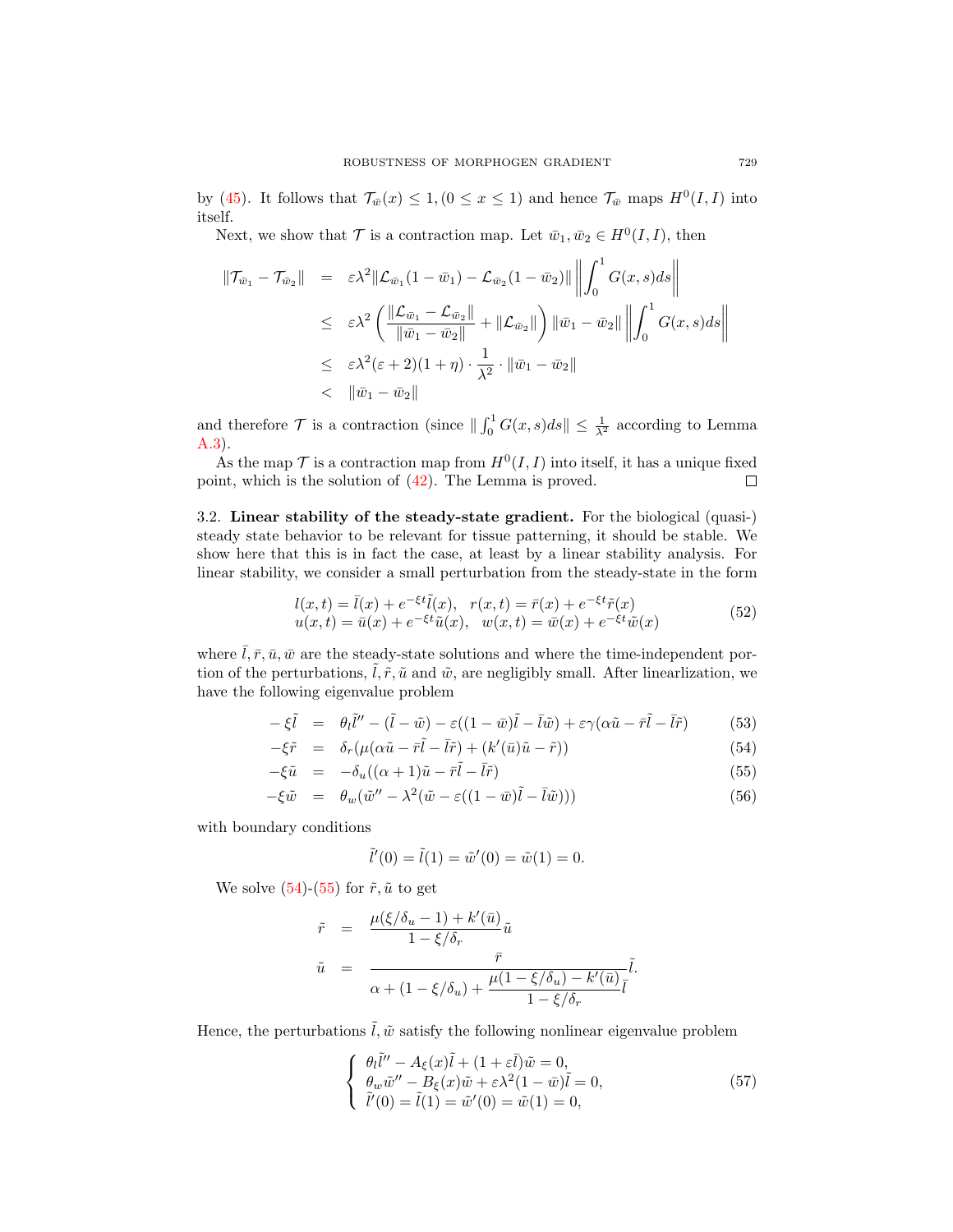where

$$
A_{\xi}(x) = 1 - \xi + \varepsilon (1 - \bar{w}) + \frac{\varepsilon \gamma (1 - \xi/\delta_u) \bar{r}}{\alpha + (1 - \xi/\delta_u) + \frac{\mu (1 - \xi/\delta_u) - k'(\bar{u})}{1 - \xi/\delta_r}} \bar{l}
$$
  

$$
B_{\xi}(x) = \lambda^2 (1 + \varepsilon \bar{l}) - \xi.
$$

The following theorem establishes the local stability of the steady-state solution.

**Theorem 3.6.** If  $k(u)$  is a non-positive feedback, and

<span id="page-9-3"></span>
$$
\varepsilon(1 + \varepsilon + \eta) < 1,\tag{58}
$$

then all eigenvalues of the nonlinear eigenvalue problem [\(57\)](#page-8-1) have positive real parts and therefore the biologically acceptable gradient combination  $\{\bar{w}(x), \bar{u}(x), \bar{l}(x), \bar{r}(x)\}$ is asymptotically stable.

*Proof.* We assume  $\Re(\xi) \leq 0$  and prove a contradiction by showing that for any  $\xi$ such that  $\Re(\xi) \leq 0$ , the BVP problem [\(57\)](#page-8-1) has only a zero solution.

First, consider the equation

<span id="page-9-0"></span>
$$
\theta_l \tilde{l}'' - A_{\xi}(x)\tilde{l} + (1 + \varepsilon \bar{l})\tilde{w} = 0, \ \tilde{l}'(0) = \tilde{l}(1) = 0.
$$
 (59)

When  $\Re(\xi) \leq 0$ , we have

$$
\Re(A_{\xi}(x)) \ge 1 - \Re(\xi) > 0.
$$

Thus, Lemma [A.2](#page-16-1) implies that for any  $\tilde{w} \in H^0(I, \mathbb{C}),$  [\(59\)](#page-9-0) has a unique solution, which is given by an operator  $\mathcal{G}_{\xi}$  below:

$$
\tilde{l}(x) := \mathcal{G}_{\xi}(\tilde{w}) = \int_0^1 G(x, s)(1 + \varepsilon \overline{l}(s))\tilde{w}(s)ds.
$$

Here  $G(x, s)$  is the corresponding Green function and satisfies

<span id="page-9-1"></span>
$$
\|\int_0^1 G(x,s)\| \le \frac{1}{1 - \Re(\xi)}\tag{60}
$$

from Lemma [A.3.](#page-16-0) The operator  $\mathcal{G}_{\xi}$  maps  $\tilde{w} \in H^0(I, \mathbb{C})$  to the unique solution  $\tilde{l}(x)$ of [\(59\)](#page-9-0). Moreover,  $\mathcal{G}_{\xi}$  is linear, and from Lemma [A.2](#page-16-1) and [\(34\)](#page-6-4), [\(60\)](#page-9-1),

$$
\|\mathcal{G}_{\xi}(\tilde{w})\| \le \frac{1+\varepsilon+\eta}{1-\Re(\xi)} \|\tilde{w}\|.\tag{61}
$$

Now, the eigenvalue problem [\(57\)](#page-8-1) reduces to a functional eigenvalue equation

<span id="page-9-2"></span>
$$
\theta_w \tilde{w}'' - B_{\xi}(x)\tilde{w} + \varepsilon \lambda^2 (1 - \bar{w})\mathcal{G}_{\xi}(\tilde{w}) = 0, \quad \tilde{w}'(0) = \tilde{w}(1) = 0. \tag{62}
$$

It is easy to see  $\Re(B_{\xi}(x)) > \lambda^2 - \Re(\xi) > 0$ . Thus Lemma [A.3](#page-16-0) yields a Green function  $K_{\xi}(x, s)$  such that [\(62\)](#page-9-2) is equivalent to the following functional integral equation

$$
\tilde{w}(x) = \int_0^1 K_{\xi}(x, s) \varepsilon \lambda^2 (1 - \bar{w}) \mathcal{G}_{\xi}(\tilde{w})(s) ds := \mathcal{F}_{\xi}(\tilde{w}). \tag{63}
$$

Here  $\mathcal{F}_{\xi}$  is an operator maps  $H^{0}(I,\mathbb{C})$  into itself. From Lemma [A.3,](#page-16-0) we have

$$
\|\int_0^1 K_{\xi}(x,s)ds\| \leq \frac{1}{\inf_{0
$$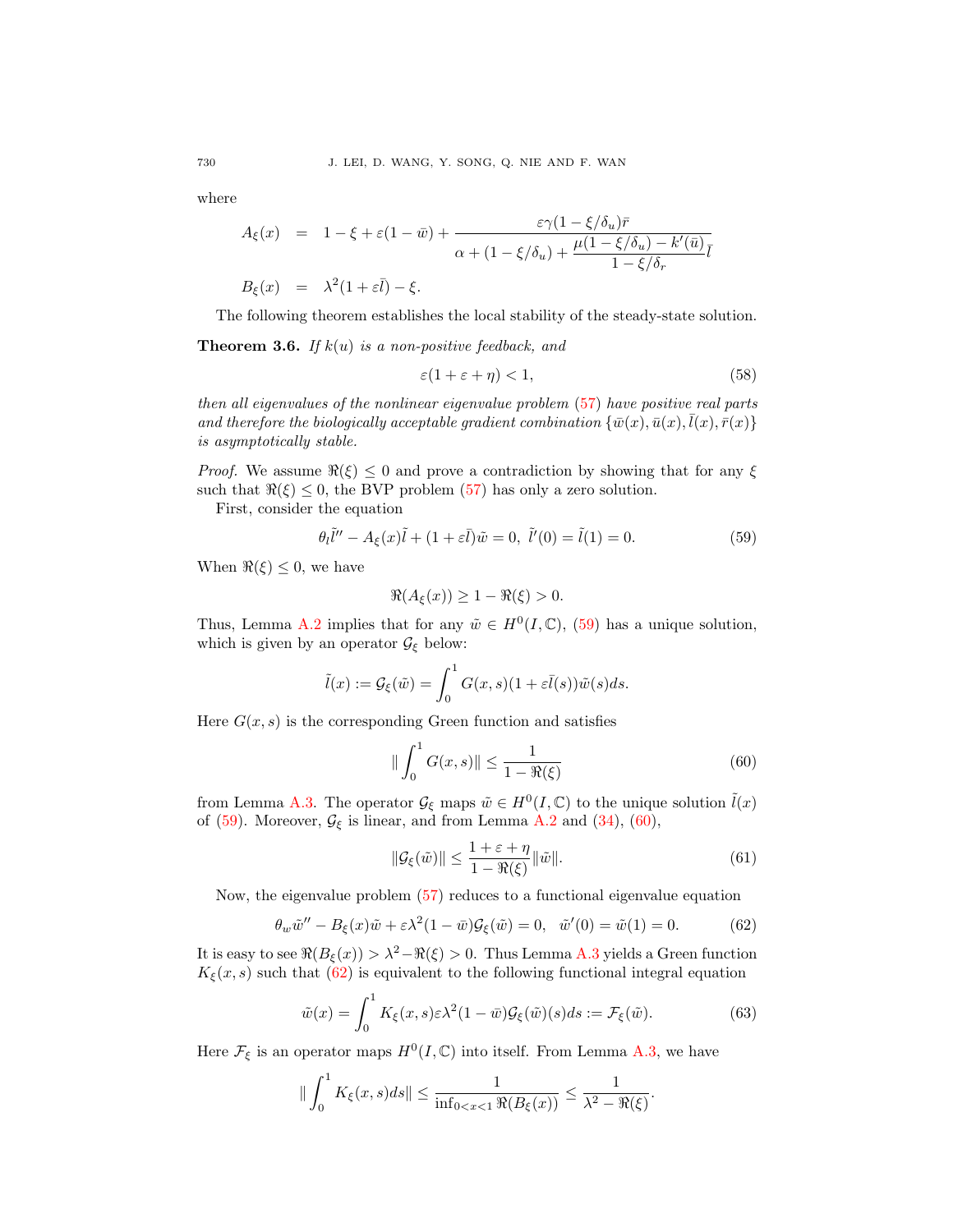For any  $w_1, w_2 \in H^0(I, \mathbb{C}),$ 

$$
\|\mathcal{F}_{\xi}(w_1) - \mathcal{F}_{\xi}(w_2)\| \leq \varepsilon \lambda^2 \|\int_0^1 K_{\xi}(x, s) ds \|\|\mathcal{G}_{\xi}(w_1) - \mathcal{G}_{\xi}(w_2)\|
$$
  

$$
\leq \varepsilon \lambda^2 \cdot \frac{1}{\lambda^2 - \Re(\xi)} \|\mathcal{G}_{\xi}(w_1 - w_2)\|
$$
  

$$
\leq \varepsilon \lambda^2 \cdot \frac{1}{\lambda^2 - \Re(\xi)} \cdot \frac{1 + \varepsilon + \eta}{1 - \Re(\xi)} \|w_1 - w_2\|
$$
  

$$
< \varepsilon (1 + \varepsilon + \eta) \|w_1 - w_2\|.
$$

Thus, [\(58\)](#page-9-3) implies  $\|\mathcal{F}_{\xi}(w_1) - \mathcal{F}_{\xi}(w_2)\| < \|w_1 - w_2\|$ . Hence, the operator  $\mathcal{F}_{\xi}$  is a contraction map and [\(62\)](#page-9-2) has only the zero solution.

We have proved that if  $\Re(\xi) \leq 0$ , [\(57\)](#page-8-1) has only the zero solution. Therefore, all eigenvalues of problem [\(57\)](#page-8-1) must have positive real part and the Theorem is proved.  $\Box$ 

3.3. Robustness of the steady-state solution. We have established the existence, uniqueness and stability of the biologically acceptable gradients. In this section, we consider the robustness of the corresponding signaling gradient when the ligand production rate is changed.

We focus here on the dependence of the signaling gradient on the ligand production rate characterized by the dimensionless constant  $\eta$ . To this end, denote the dimensionless signaling concentration by  $\bar{u}(x;\eta)$ . As in [\[21,](#page-18-7) [22,](#page-18-12) [23,](#page-18-10) [24\]](#page-18-8), we characterize the robustness of the signaling gradient with respect to changes in ligand production rate by a *robustness index*  $R(\eta, \eta')$ , defined as the relative change of the signaling gradient when the parameter  $\eta$  is changed to  $\eta'$ 

<span id="page-10-0"></span>
$$
R(\eta, \eta') = \frac{1}{\Delta \eta / \eta} \frac{1}{1 - d} \int_{d}^{1} \frac{\Delta \bar{u}(x)}{\bar{u}(x; \eta)} dx
$$
(64)

where

$$
\Delta \eta = |\eta - \eta'|, \quad \Delta \bar{u}(x) = |\bar{u}(x; \eta) - \bar{u}(x; \eta')|.
$$

Evidently, the smaller the value of  $R$ , the more robust is the signaling gradient. We adopt  $R < 0.2$  for acceptable robustness as in [\[24\]](#page-18-8).

In the definition [\(64\)](#page-10-0), the explicit solution  $\bar{u}(x;\eta)$  is not known, and therefore not easy to calculate the robustness index. Here, we first perform analysis for the extreme case of  $\varepsilon \ll 1$  and  $\theta_l \ll 1$  to find a sufficient condition to have good robustness, and then examine more general cases by numerical simulations.

3.3.1. Approximation solution when  $\varepsilon \ll 1$  and  $\theta_l \ll 1$ . First, we obtain an approximate solution when  $\varepsilon \ll 1$  and  $\theta_l \ll 1$  by the method of asymptotic expansions.

For  $0 < \varepsilon \ll 1$ , a regular perturbation solution in  $\varepsilon$  of  $\bar{w}(x; \varepsilon, \theta_l)$  and  $\bar{l}(x; \varepsilon, \theta_l)$  in [\(27\)](#page-5-2) is appropriate. For the leading term solution, denoted by  $\bar{w}_0(x; \theta_l)$  and  $\bar{l}_0(x; \theta_l)$ , the boundary value problem [\(22\)](#page-4-3) decouples to result in two linear problems:

<span id="page-10-2"></span>
$$
\overline{w}_0'' - \lambda^2 (\overline{w}_0 - \eta H(d - x)(1 - \overline{w}_0)) = 0,\n\overline{w}_0'(0) = \overline{w}_0(1) = 0
$$
\n(65)

and

<span id="page-10-1"></span>
$$
\theta_l \bar{l}_0'' - (\bar{l}_0 - \bar{w}_0) + v(x) = 0, \qquad \bar{l}_0'(0) = \bar{l}_0(1) = 0.
$$
 (66)

Note that the boundary value problem  $(66)$  is a direct consequence of the relevant equations in [\(27\)](#page-5-2) for the leading term solution, while the problem [\(65\)](#page-10-2) is obtained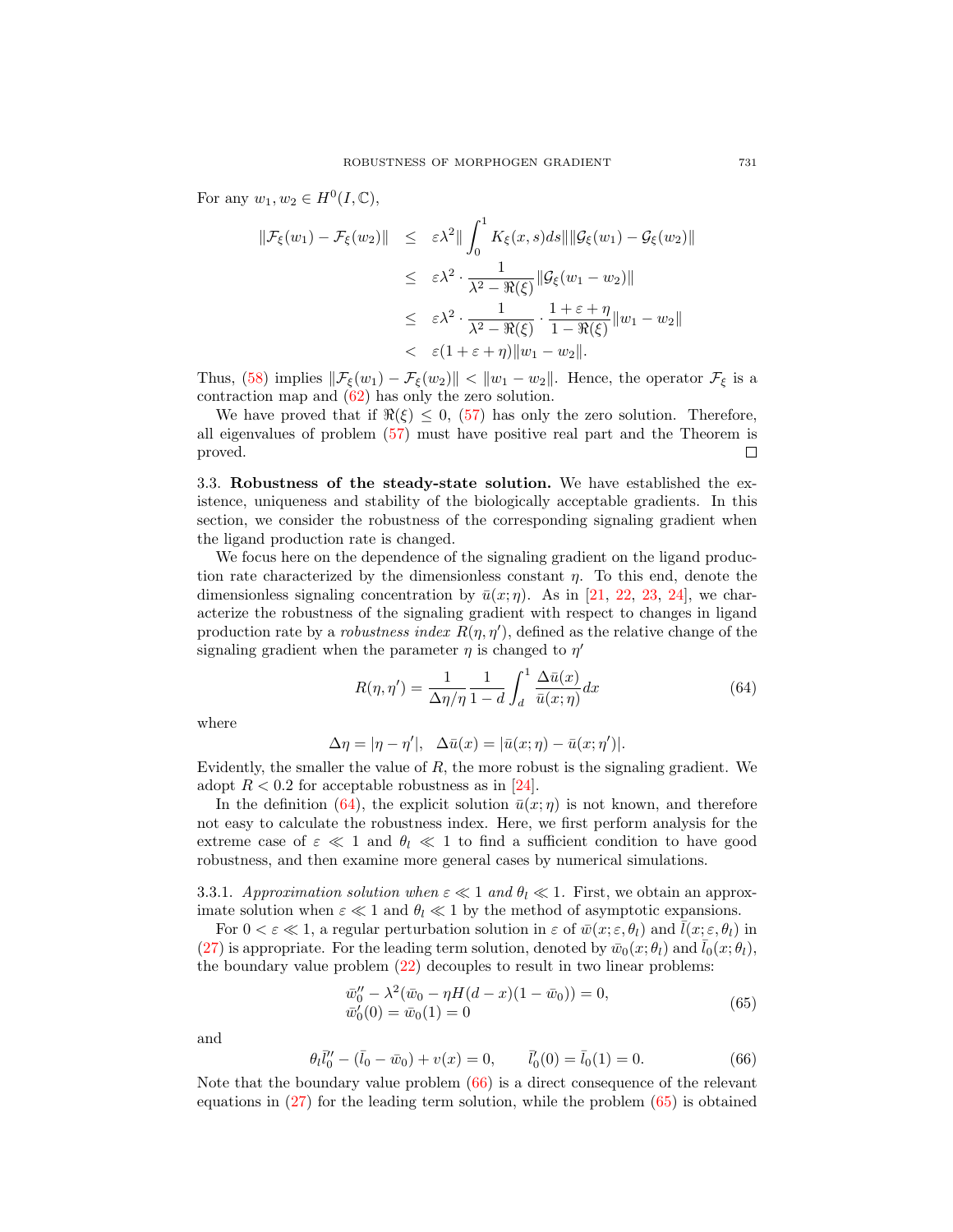by making use of the differential equation in [\(66\)](#page-10-1) to eliminate  $\bar{l}_0(x;\theta_l)$  from the leading term equation

$$
\bar{w}_0'' - \lambda^2 (\bar{w}_0 - \varepsilon \bar{l}_0 (1 - \bar{w}_0)) = 0,
$$

keeping in mind that  $v(x)$  (and consequently also  $(\bar{l}_0 - \bar{w}_0)$ ) is  $O(\eta/\varepsilon)$  in the region  $[0, d)$ .

The exact solution of the linear boundary value problem [\(65\)](#page-10-2) is

<span id="page-11-0"></span>
$$
\bar{w}_0(x; \theta_l) = \begin{cases}\n\frac{\eta}{1 + \eta} - a \cosh(\lambda \sqrt{1 + \eta} x), & (0 \le x \le d) \\
\frac{\bar{w}_d \sinh(\lambda (1 - x))}{\sinh(\lambda (1 - d))}, & (d \le x \le 1)\n\end{cases}
$$
\n(67)

where

$$
\bar{w}_d = \frac{\eta}{1+\eta} \left[ 1 + \frac{1}{\sqrt{1+\eta}} \coth(\lambda(1-d)) \coth(\lambda d \sqrt{1+\eta}) \right]^{-1}, \quad (68)
$$

<span id="page-11-1"></span>
$$
a = \frac{\coth(\lambda(1-d))}{\sqrt{1+\eta}\sinh(\lambda\sqrt{1+\eta}d)}\bar{w}_d.
$$
\n(69)

Since the order of the differential equation [\(65\)](#page-10-2) for  $\bar{w}_0$  is the same as that of [\(27\)](#page-5-2), the solution [\(67\)](#page-11-0)–[\(69\)](#page-11-1) is in fact the leading term approximation (in  $\varepsilon$ ) for  $\bar{w}(x; \varepsilon, \theta_l)$ (without any supplementary boundary layer component, at least not to this order of approximation).

Having  $\bar{w}_0(x; \theta_l)$ , the boundary value problem [\(66\)](#page-10-1) for  $\bar{l}_0(x; \theta_l)$  becomes

$$
\theta_l \bar{l}_0'' - \bar{l}_0 = -\bar{w}_0 - \frac{\eta}{\varepsilon} H(d - x), \qquad \bar{l}_0'(0) = \bar{l}_0(1) = 0.
$$

This simple linear problem may be solved by the method of variation of parameters. With  $0 < \theta_l \ll 1$ , we omit terms of order  $\theta_l$  (and  $\varepsilon$ ) to get the approximate solution

<span id="page-11-3"></span>
$$
\bar{l}_{0}(x;\theta_{l}) = \begin{cases}\n\frac{\eta}{\varepsilon} + \frac{\eta}{1+\eta} - a\cosh(\lambda\sqrt{1+\eta}x) & (0 < x \leq d) \\
-\frac{\eta}{\varepsilon}\frac{\cosh\frac{1-d}{\sqrt{\theta_{l}}}}{\cosh\frac{1}{\sqrt{\theta_{l}}}}\cosh(x/\sqrt{\theta_{l}}) & (\frac{\bar{w}_{d}\sinh(\lambda(1-x))}{\sinh(\lambda(1-d))} + \frac{\eta}{\varepsilon}\frac{\sinh\frac{d}{\sqrt{\theta_{l}}}}{\cosh\frac{1}{\sqrt{\theta_{l}}}}\sinh((1-x)/\sqrt{\theta_{l}}) & (d \leq x < 1).\n\end{cases}
$$
\n(70)

Correspondingly, the leading term solution for the signaling gradient is given implicitly by

<span id="page-11-4"></span>
$$
\bar{u}(x;\varepsilon,\theta_l) = \bar{u}_0(x;\theta_l)[1+O(\varepsilon)] = \frac{k(\bar{u}_0(x;\theta_l))\bar{l}_0(x;\theta_l)}{(\alpha+1) + \mu \bar{l}_0(x;\theta_l)}[1+O(\varepsilon)]\tag{71}
$$

and the receptor gradient is given by

$$
\bar{r}(x;\varepsilon,\theta_l) = \bar{r}_0(x;\theta_l)[1 + O(\varepsilon)] = \{k(\bar{u}_0(x;\theta_l)) - \mu \bar{u}_0(x;\theta_l)\}[1 + O(\varepsilon)].\tag{72}
$$

3.3.2. Robustness with  $\varepsilon \ll 1$  and  $\theta_l \ll 1$ . Now, we apply the above approximation to study the robustness when  $\varepsilon \ll 1$  and  $\theta_l \ll 1$ . In this case, the robustness index R is approximated by

<span id="page-11-2"></span>
$$
R_0(\eta, \eta') = \frac{1}{\Delta \eta/\eta} \frac{1}{1-d} \int_d^1 \frac{\Delta \bar{u}_0(x)}{\bar{u}_0(x;\eta)} dx.
$$
 (73)

The following Theorem established an upper bound of the robustness index  $R_0$ when the ligand production rate is increased  $(\eta' > \eta)$ .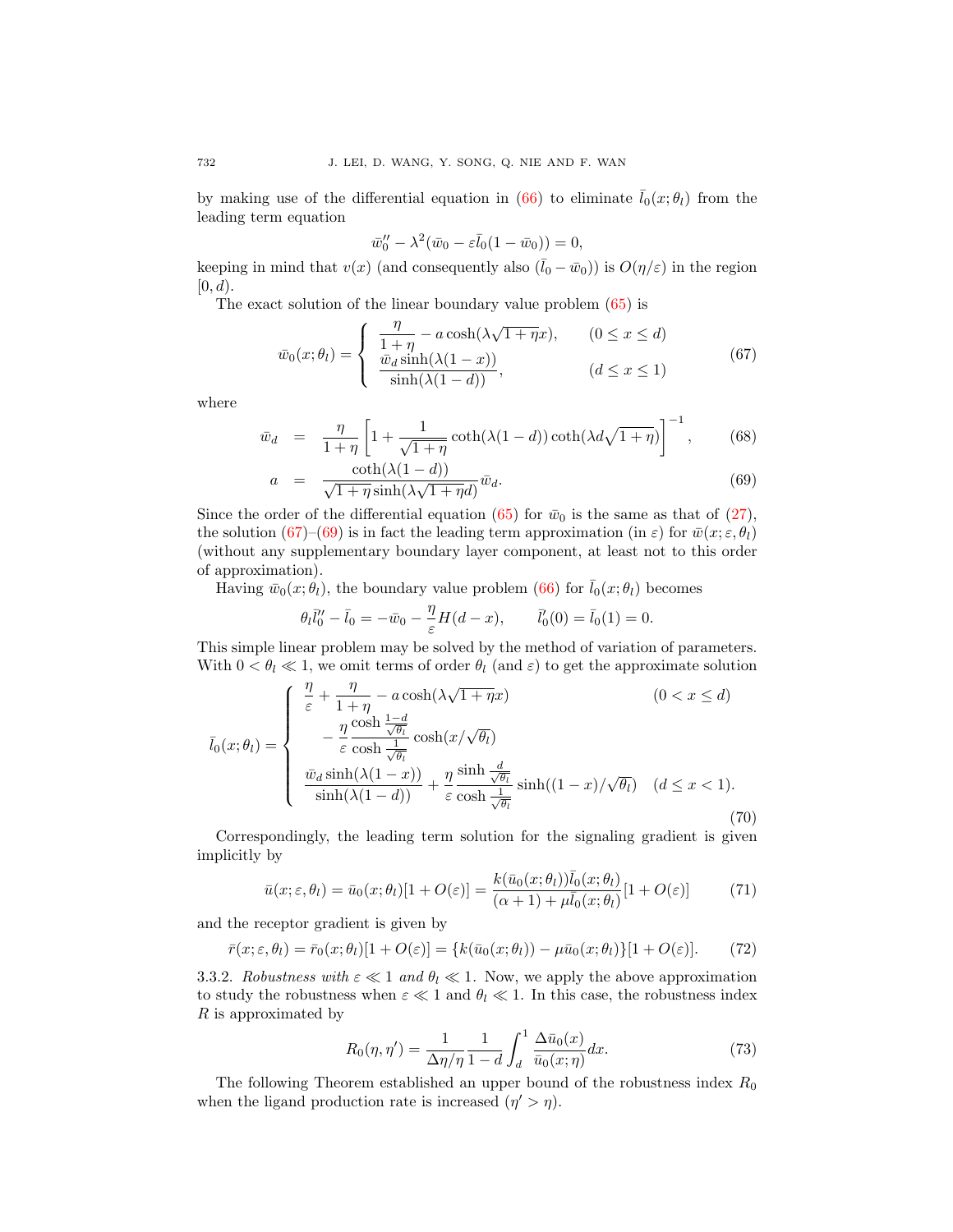<span id="page-12-2"></span>**Theorem 3.7.** Assume that  $\eta' > \eta$  and  $k(u)$  is a non-positive feedback, the robustness defined by [\(73\)](#page-11-2) satisfies

$$
R_0(\eta, \eta') < \frac{A(\eta)}{\sqrt{1+\eta}} \left( 1 + \frac{\coth(\lambda d \sqrt{1+\eta})}{\sqrt{1+\eta}} \right) + \frac{B(\eta)}{\sqrt{\eta}}, \quad (\eta' > \eta), \tag{74}
$$

where  $A(\eta), B(\eta)$  are bounded for all  $\eta > 0$ . In particular, we have  $R_0(\eta, \eta') =$  $O(\eta^{-1/2})$   $(\eta' > \eta)$  when  $\eta$  is sufficiently large.

Proof. First, we have

$$
\frac{\Delta \bar{u}_0(x)}{\bar{u}_0(x;\eta)} = \left| \frac{\partial \bar{u}_0(x;\eta)}{\partial \eta} \right|_{\eta = \tilde{\eta}(x)} \cdot \frac{\Delta \eta}{\bar{u}_0(x;\eta)} \right|
$$

for some  $\eta \leq \tilde{\eta}(x) \leq \eta'$  and therewith

<span id="page-12-0"></span>
$$
R_0(\eta, \eta') < \frac{\eta}{1-d} \int_d^1 \max_{\eta \leq \tilde{\eta}(x) \leq \eta'} \left| \frac{\partial \bar{u}_0(x;\eta)}{\partial \eta} \right|_{\eta = \tilde{\eta}(x)} \cdot \frac{1}{\bar{u}_0(x;\eta)} \right| dx. \tag{75}
$$

It is readily shown from [\(70\)](#page-11-3) that

$$
\frac{\partial \bar{l}_0}{\partial \eta} > 0,
$$

and from [\(71\)](#page-11-4), we obtain

$$
0<\frac{\partial \bar{u}_0}{\partial \eta}=\frac{\frac{(\alpha+1)k(\bar{u}_0)}{[(\alpha+1)+\mu\bar{l}_0]^2}}{1-\frac{k'(\bar{u}_0)\bar{l}_0}{(\alpha+1)+\mu\bar{l}_0}}\frac{\partial \bar{l}_0}{\partial \eta}<\frac{1}{1+\Phi_L\bar{l}_0}\frac{\bar{u}_0}{\bar{l}_0}\frac{\partial \bar{l}_0}{\partial \eta},\quad (\Phi_L=\frac{\mu}{1+\alpha})
$$

which implies

$$
\frac{\partial}{\partial \eta}\left(\frac{\bar{u}_0}{\bar{l}_0}\right) < 0.
$$

Thus, we have

<span id="page-12-1"></span>
$$
0 < \left. \frac{\partial \bar{u}_0(x;\eta)}{\partial \eta} \right|_{\eta = \tilde{\eta}(x)} < \left. \left( \frac{\bar{u}_0}{\bar{l}_0} \frac{1}{1 + \Phi_L \bar{l}_0} \frac{\partial \bar{l}_0}{\partial \eta} \right) \right|_{\eta = \tilde{\eta}(x)} \\
& < \left. \frac{\bar{u}_0(x;\eta)}{\bar{l}_0(x;\eta)} \frac{1}{1 + \Phi_L \bar{l}_0(x;\eta)} \left( \frac{\partial \bar{l}_0}{\partial \eta} \right) \right|_{\eta = \tilde{\eta}(x)} . \tag{76}
$$

Now, from [\(75\)](#page-12-0), [\(76\)](#page-12-1) and [\(70\)](#page-11-3), we have

$$
R_0(\eta, \eta') \quad < \quad \frac{\eta}{1-d} \int_d^1 \frac{1}{\bar{l}_0(x;\eta)} \frac{1}{1+\Phi_L \bar{l}_0(x;\eta)} \left(\frac{\partial \bar{l}_0}{\partial \eta}\right) \Big|_{\eta=\tilde{\eta}(x)} dx
$$
\n
$$
\quad < \quad \frac{\eta}{\bar{w}_d} \max_{\tilde{\eta} > \eta} \left. \frac{\partial \bar{w}_d}{\partial \eta} \right|_{\eta=\tilde{\eta}} + \frac{B(\eta)}{\sqrt{\eta}}
$$

where

$$
B(\eta) = \frac{\eta^{1/2}}{1-d} \frac{\eta}{\varepsilon} \frac{\sinh(d/\sqrt{\theta_l})}{\cosh(1/\sqrt{\theta_l})} \int_d^1 \frac{\sinh((1-x)/\sqrt{\theta_l})}{\bar{l}_0(x;\eta)(1+\Phi_L \bar{l}_0(x;\eta))} dx.
$$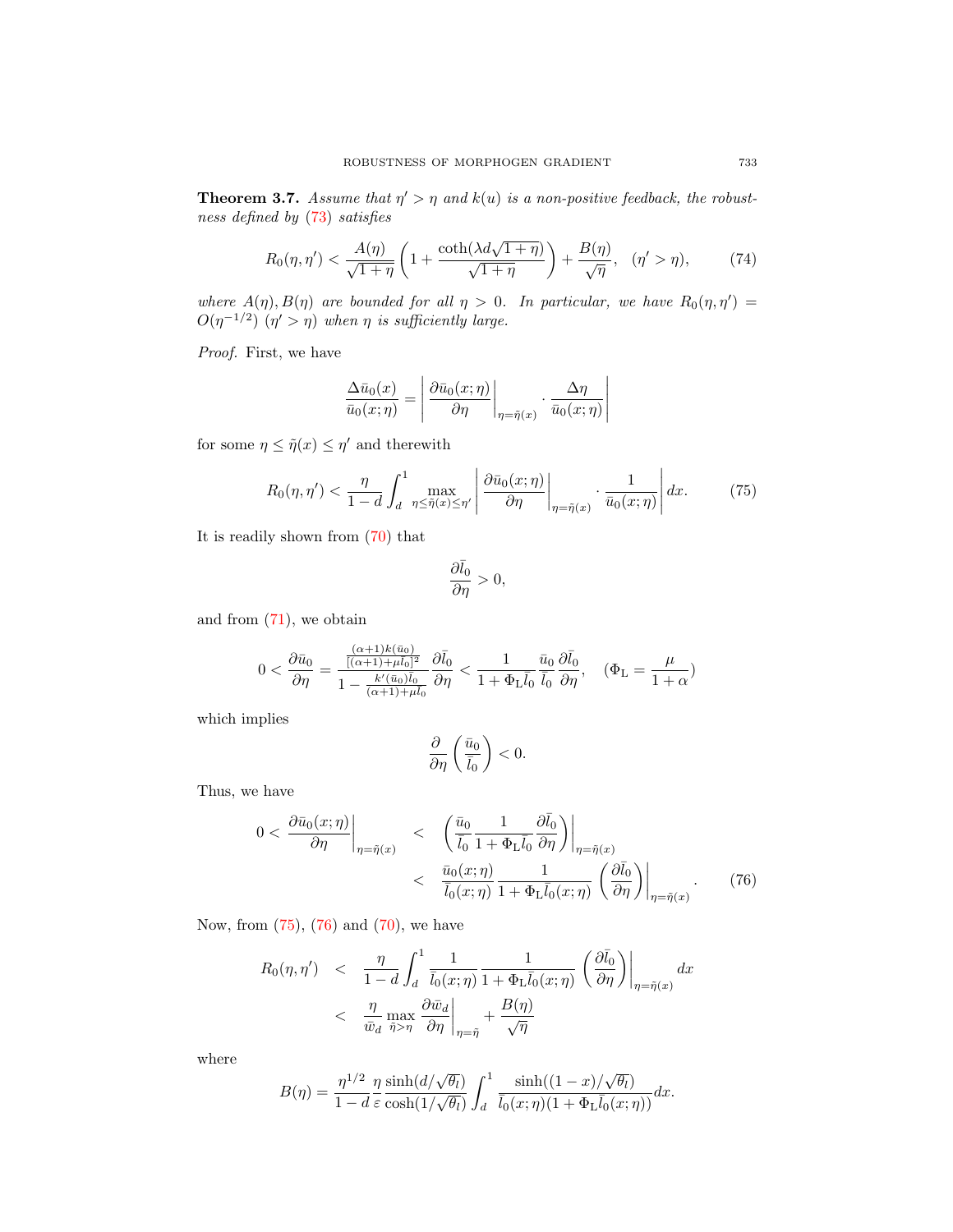It is straightforward to obtain from [\(68\)](#page-11-1)

$$
\frac{\partial \bar{w}_d}{\partial \eta}\Big|_{\eta=\tilde{\eta}} = \frac{1}{(1+\tilde{\eta})^{3/2}} \frac{1}{\coth(d\lambda\sqrt{1+\tilde{\eta}})\coth(\lambda(1-d)) + \sqrt{1+\tilde{\eta}}}
$$
  
+ 
$$
\frac{\tilde{\eta}}{2(1+\tilde{\eta})^{3/2}} \frac{\left[\coth(d\lambda\sqrt{1+\tilde{\eta}}) + d\lambda\sqrt{1+\tilde{\eta}}\operatorname{csch}^2(d\lambda\sqrt{1+\tilde{\eta}})\right]\coth(\lambda(1-d))}{\left[\coth(d\lambda\sqrt{1+\tilde{\eta}})\coth(\lambda(1-d)) + \sqrt{1+\tilde{\eta}}\right]^2}
$$
  
< 
$$
\frac{A(\eta)}{(1+\eta)^{3/2}}
$$

where

$$
\begin{array}{lcl} A(\eta) & = & \displaystyle \max_{\tilde{\eta} > \eta} \Big\{ \frac{1}{\coth(d\lambda\sqrt{1+\tilde{\eta}})+\sqrt{1+\tilde{\eta}}} \hskip30pt \\ & & + \displaystyle \frac{\tilde{\eta}\left[\coth(d\lambda\sqrt{1+\tilde{\eta}})+d\lambda\sqrt{1+\tilde{\eta}}\mathrm{csch}^2(d\lambda\sqrt{1+\tilde{\eta}})\right]}{2\left[\coth(d\lambda\sqrt{1+\tilde{\eta}})+\sqrt{1+\tilde{\eta}}\right]^2} \Big\} \\ & & < & 1+\coth(d\lambda\sqrt{1+\eta}) < 1+\coth(d\lambda). \end{array}
$$

Thus,

$$
\frac{\eta}{\bar{w}_d} \max_{\tilde{\eta} > \eta} \left. \frac{\partial \bar{w}_d}{\partial \eta} \right|_{\eta = \tilde{\eta}} < \frac{\eta}{\bar{w}_d} \frac{A(\eta)}{(1 + \eta)^{3/2}} \\
\leq \frac{A(\eta)}{\sqrt{1 + \eta}} \left( 1 + \frac{\coth(\lambda d \sqrt{1 + \eta})}{\sqrt{1 + \eta}} \right)
$$

.

Next, we show that  $B(\eta) < \infty$  for all  $\eta > 0$ . First, we see from [\(68\)](#page-11-1) that there exist  $\eta_1 > 0$ , such that  $\bar{w}_d > \frac{1}{2}$  when  $\eta > \eta_1$ . Let

$$
w_1(x) = \frac{\sinh(\lambda(1-x))}{2\sinh(\lambda(1-d))}, \ \ h(x) = \frac{1}{\varepsilon} \frac{\sinh(d/\sqrt{\theta_l})}{\cosh(1/\sqrt{\theta_l})} \sinh((1-x)/\sqrt{\theta_l}),
$$

then  $\bar{l}_0(x;\eta) > w_1(x) + \eta h(x)$  for any  $\eta > \eta_1$ , and therefore

$$
B(\eta) \n
$$
\frac{\eta^{1/2}}{1-d} \int_{d}^{1} \frac{\eta h(x)}{(w_1(x)+\eta h(x))(1+\Phi_L(w_1(x)+\eta h(x)))} dx
$$
\n
$$
< \frac{\eta^{1/2}}{\Phi_L(1-d)} \int_{d}^{1} \frac{\eta h(x)}{(w_1(x)+\eta h(x))^2} dx := B_1(\eta).
$$
$$

Thus, we only need to show that  $B_1(\eta) < \infty$  for all  $\eta > 0$ .

It is straightforward to obtain from  $B_1(\eta)$  above

$$
B'_{1}(\eta) = \frac{\sqrt{\eta}}{\Phi_{\text{L}}(1-d)} \int_{d}^{1} \frac{h(x)(3w_{1}(x) - \eta h(x))}{(w_{1}(x) + \eta h(x))^{3}} dx
$$

which is negative when  $\eta$  is large enough. Therefore, we conclude that  $B_1(\eta) < \infty$ . The Theorem has been proved.  $\Box$ 

From Theorem [3.7,](#page-12-2) the system is robust provide that the ligand synthesis rate is high. This theoretical result is confirmed by numerical simulations in Fig[.1a](#page-14-0) (see [\[22\]](#page-18-12) for simulations of a two-dimensional model).

3.3.3. Robustness for general cases. From the above analysis, when both  $\varepsilon$  and  $\theta_l$ are small and  $\eta$  is large, the system has good robustness. For general cases when either  $\varepsilon$  or  $\theta$  is not small, analytic calculation of the robustness R is difficult. We perform numerical simulation with results given at Fig. [1b](#page-14-0), which shows a contour plot of the threshold  $\eta$  as a function of  $(\varepsilon, \theta)$  so that  $R = 0.2$ . From Fig. [1b](#page-14-0), the threshold  $\eta$  increases quickly with  $\varepsilon$  and  $\theta_l$ . Thus, higher ligand synthesis rate is required to achieve good robustness for larger values of  $\varepsilon$  and  $\theta_l$ .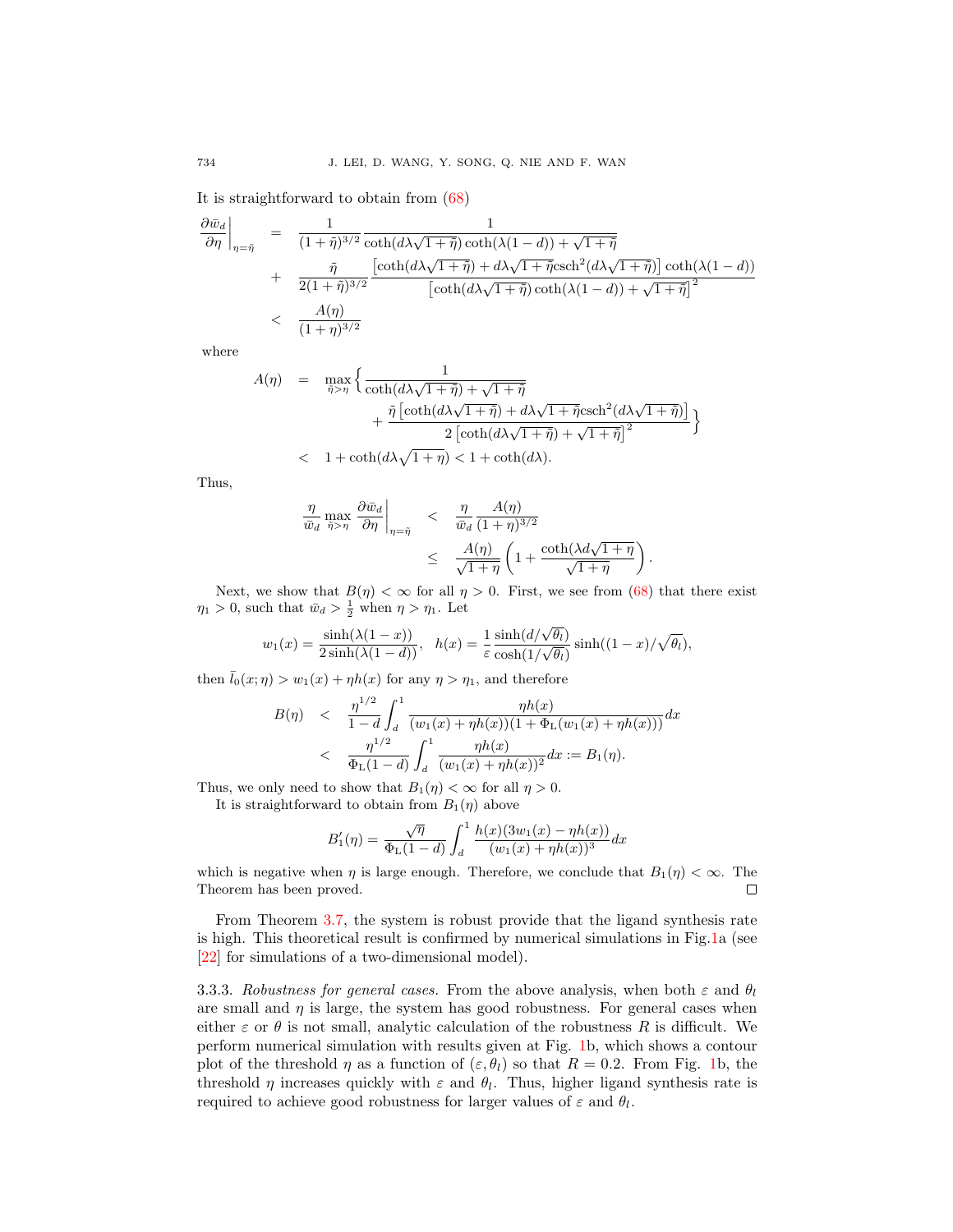

<span id="page-14-0"></span>FIGURE 1. Direct numerical simulations for robustness of morphogen gradient. (a) Profiles of  $u(x)$  at the steady-state for two morphogen production rates. Parameters used are referred to [\[23\]](#page-18-10): d = 0.06,  $\lambda = 5.0, \gamma = 0.8, \mu = 0.6, \alpha = 0.1, \varepsilon = 0.01,$  $\theta_l = 4.0 \times 10^{-4}$ , and  $\eta = 5$  (circle dots) or  $\eta = 10$  (solid line). The feedback function is  $k(u) = \frac{1}{1 + (u/1.2)^2}$ . (b) Contour plot of  $\eta$  (values shown on the lines) as a function of  $(\varepsilon, \theta_l)$  so that the robustness  $R = 0.2$ .

4. Discussion. In this paper, we study a mathematical model for signaling morphogen gradient formation in the presence of cell membrane-associated non-receptors and a non-positive feedback for signaling receptor production (such as Tkv for Dpp in Drosophila wing imaginal disc). We proved that when

<span id="page-14-1"></span>
$$
\varepsilon(\eta + 1) < 1\tag{77}
$$

the system has a unique steady-state solution, and the solution is linearly stable for all realistic range of parameter values. The steady state BVP is therefore well-posed. Furthermore, if

<span id="page-14-2"></span>
$$
\varepsilon \ll 1, \quad \theta_l \ll 1, \quad \eta \gg 1,\tag{78}
$$

the gradient is shown analytically to be robust with respect to changes in ligand production rate. Numerical simulations confirm this conclusion and show similar robustness for the general case.

Biological significances of the conditions [\(77\)](#page-14-1) and [\(78\)](#page-14-2) can be understood in the following way by considering the concentration of extracellular ligands in the production region. In that region, when the ligand production rate is very high and the concentration of total non-receptors  $(N_0)$  is large compare to that of receptors  $(R_0)$ , the effect of receptors is negligible because most ligands bind to non-receptors. We further neglect the diffusion because ligands are synthesis uniformly in this region. Therefore, the system includes only ligand production, degradation, and reversible binding with non-receptors:

<span id="page-14-3"></span>
$$
\begin{cases}\n\frac{d[\mathcal{L}]}{dT} = v_0 - \delta_{\mathcal{L}}[\mathcal{L}] - j_{\text{on}}[\mathcal{L}][\mathcal{N}] + j_{\text{off}}[\mathcal{L}\mathcal{N}] \\
\frac{d[\mathcal{L}\mathcal{N}]}{dT} = j_{\text{on}}[\mathcal{L}][\mathcal{N}] - j_{\text{off}}[\mathcal{L}\mathcal{N}]\n\end{cases} (79)
$$

where  $[N] + [LN] = N_0$ .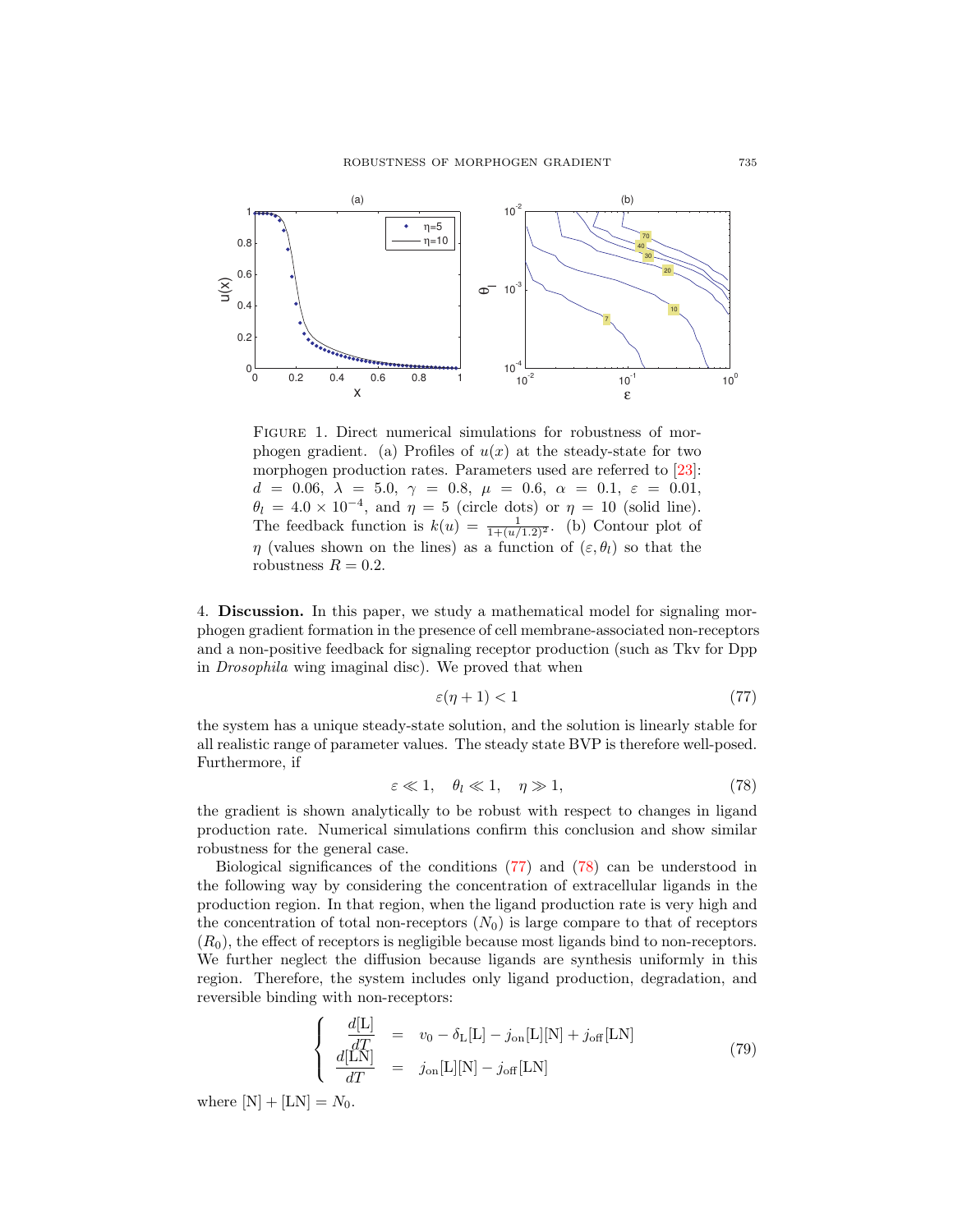From equation [\(79\)](#page-14-3), free ligands are removed by either binding to non-receptors or degradation. The ratio of flux between these two ways of removing free ligands is given by

$$
(j_{\rm on}[L][N])/(\delta_{L}[L]),
$$

which is of the order of  $\varepsilon$  when non-receptors are in low saturation. Thus  $\varepsilon$  measures the ability of ligand non-receptors binding relative to ligand degradation.

From the steady-state version of [\(79\)](#page-14-3), we get  $j_{on}[\text{L}]/j_{off} = [\text{LN}]/[\text{N}]$  from the second equation and, with it,  $[L] = v_0/\delta_L$  from the first. Upon using the latter to eliminate [L] from the former, we get  $[LN]/[N] = (j_{on}/j_{off})(v_0/\delta_{\rm L})$ . With the definition of  $\eta$  from [\(13\)](#page-3-2), we have

$$
\eta = [\text{LN}]/[\text{N}]
$$

showing that  $\eta$  is the ratio of bound to free non-receptor concentration in the ligand production region.

The condition [\(77\)](#page-14-1) is satisfied when  $\varepsilon$  is small enough, i.e., most of the free ligands are removed by degradation. A sufficiently large  $\delta_{\rm L}$  also yields a small value of  $\theta_l$ . The condition  $\eta \gg 1$  is satisfied when the ligand synthesis rate is large (so that the ligand concentration is high at the production region) and non-receptors are in a state of high occupancy. Thus, the conditions [\(77\)](#page-14-1) and [\(78\)](#page-14-2) are satisfied with rapid synthesis and degradation of ligands.

From these theoretical results, we infer the following process for the formation of stable signaling biological gradients that are robust with respect to significant changes in ligand synthesis rate. A high ligand synthesis rate saturates the receptors and much of the non-receptors in the ligand production region where the signaling does not contribute to development and tissue patterning. Though excess ligand molecules are mostly removed by degradation with some transported downstream by normal diffusion (to bind with receptor and contribute to signaling gradient), those bound to non-receptors move along the "bridge" of cell bound non-receptors. These ligands then disassociate from the non-receptors, and are removed either by degradation or by binding with receptors to form signaling complex to regulate the expression of downstream genes. In this way, a signaling gradient is determined mainly by the amount of non-receptors available and is robust with respect to a perturbation in the ligand production rate as long as sufficient non-receptors are available for the task of bucket brigade transport. These observations are consistent with what has been observed in the case of Dpp gradient in *Drosophila* wing imaginal disc [\[3,](#page-17-1) [28\]](#page-18-17), in which cell membrane bound non-receptors are important in the formation of morphogen gradient and tissue development.

### Appendix A. Preliminary lemmas.

<span id="page-15-0"></span>**Lemma A.1.** Consider the boundary value problem

<span id="page-15-1"></span>
$$
\begin{cases}\ny'' - f(x, y) = 0 \\
y'(0) = y(1) = 0.\n\end{cases}
$$
\n(80)

If

$$
\frac{f(x,y_1) - f(x,y_2)}{y_1 - y_2} > 0
$$
\n(81)

for any  $0 \le x \le 1$  and  $y_1 \ne y_2$ , and if there exists  $b_1 \le 0 \le b_2$  such that

 $f(x, b_1) < 0 < f(x, b_2)$   $(0 < x < 1)$ ,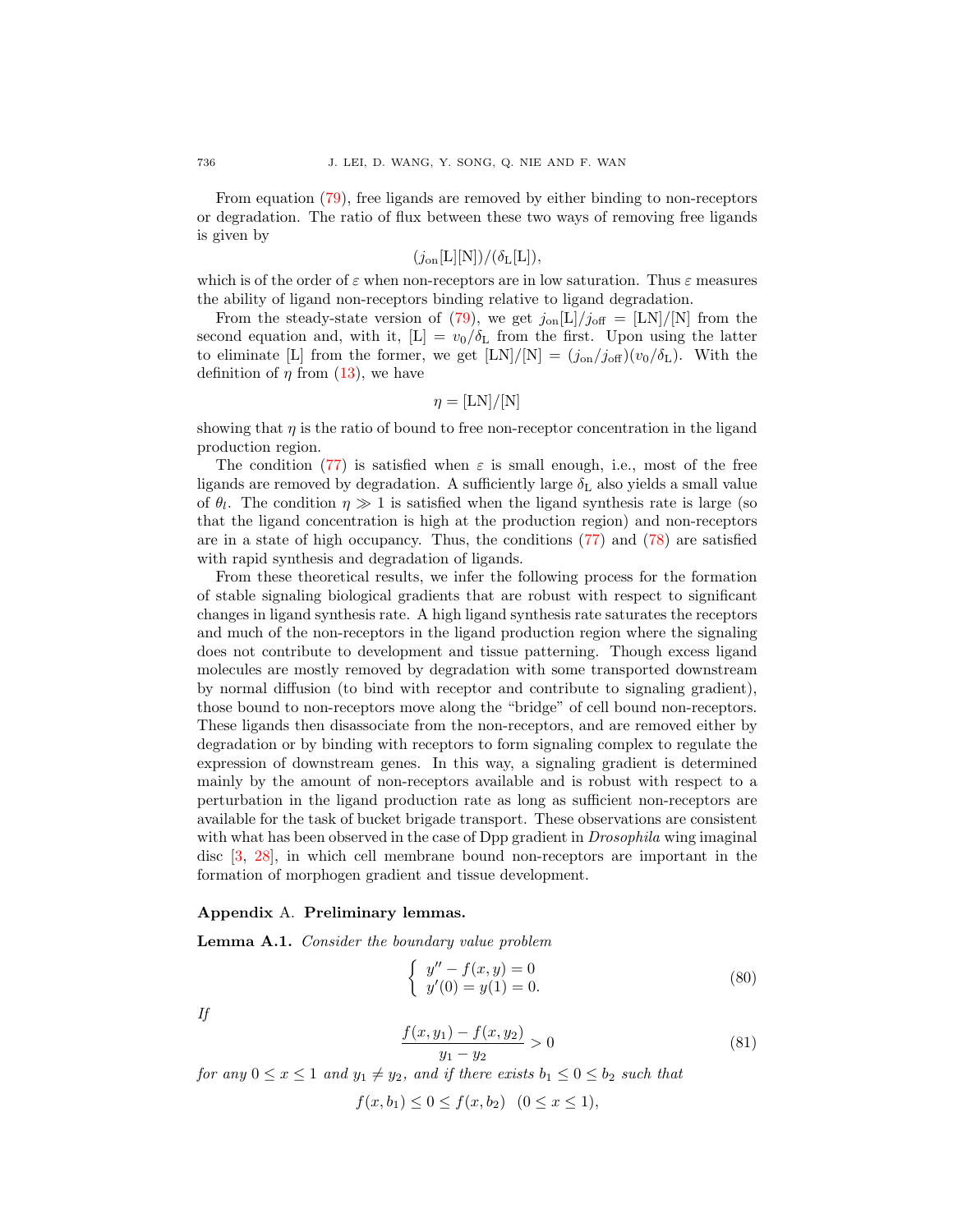then  $(80)$  has a unique solution  $y(x)$ , and the solution satisfies

<span id="page-16-2"></span>
$$
b_1 \le y(x) \le b_2, \quad (0 \le x \le 1). \tag{82}
$$

*Proof.* It is easy to verify that  $y_L(x) \equiv b_1$  and  $y_U(x) \equiv b_2$  are lower and upper solutions of  $(80)$ , respectively. Thus  $(80)$  has at least one solution that satisfies  $(82)$ according to the method of upper and lower solution [\[27\]](#page-18-16).

Assume that there are two solutions  $y_1(x)$  and  $y_2(x)$ . Let

$$
q(x) = \frac{f(x, y_1(x)) - f(x, y_2(x))}{y_1(x) - y_2(x)},
$$

then  $q(x) \geq 0$ . Let  $\varphi(x) = y_1(x) - y_2(x)$ , then  $\varphi(x)$  satisfies

$$
\varphi''(x) - q(x)\varphi(x) = 0, \quad \varphi'(0) = \varphi(1) = 0,
$$

which implies

$$
\int_0^1 (\varphi'(x))^2 dx + \int_0^1 q(x)\varphi^2(x) dx = 0.
$$

Thus, we have  $\varphi(x) \equiv 0$ , and the uniqueness is proved.

<span id="page-16-1"></span>**Lemma A.2.** Let  $a(x) \in H^0(I, \mathbb{C})$ . If  $\Re(a(x)) > 0$ , the boundary value problem

<span id="page-16-3"></span>
$$
y'' - a(x)y = 0, \quad y'(0) = y(1) = 0 \tag{83}
$$

has only the zero solution.

*Proof.* Assume that there is a nonzero solution  $y(x)$ . Multiply [\(83\)](#page-16-3) by  $y^*(x)$  and integral over the solution domain, we have

$$
\int_0^1 |y'(x)|^2 dx + \int_0^1 \Re(a(x)) |y(x)|^2 dx = 0,
$$

which implies  $y(x) \equiv 0$ . Thus, [\(83\)](#page-16-3) has only the zero solution.

<span id="page-16-0"></span>**Lemma A.3.** If  $a(x) \in H^0(I, \mathbb{C})$  and  $\Re(a(x)) > 0$ , the boundary value problem

$$
'' - a(x)y + f(x) = 0, y'(0) = y(1) = 0
$$
\n(84)

has a unique solution given in terms of a Green's function  $G(x, s)$  by

<span id="page-16-4"></span>
$$
y(x) = \int_0^1 G(x, s) f(s) ds.
$$
 (85)

Furthermore, the Green's function satisfies

<span id="page-16-5"></span> $\mathcal{Y}$ 

<span id="page-16-6"></span>
$$
\left\| \int_0^1 G(x, s) ds \right\| \le \frac{1}{\inf_{0 \le x \le 1} \Re(a(x))}.
$$
 (86)

If  $a(x) \in H^0(I, \mathbb{R})$ , then  $G(x, s) > 0$  for all  $(x, s) \in [0, 1] \times [0, 1]$ .

 $\mathfrak{p}$ 

*Proof.* Let  $\phi_1(x), \phi_2(x)$  be the solutions of the linear homogeneous equation

$$
y'' - a(x)y = 0 \tag{87}
$$

satisfying the boundary conditions

$$
-\phi'_1(0) = \phi_2(1) = 1, \quad \phi_1(1) = \phi'_2(0) = 0.
$$

Then the Green function is given by

 $\sim$ 

$$
G(x,s) = \begin{cases} \frac{\phi_1(x)\phi_2(s)}{\phi_1(s)\phi_2'(s) - \phi_1'(s)\phi_2(s)}, & (0 \le s \le x \le 1) \\ \frac{\phi_1(s)\phi_2(x)}{\phi_1(s)\phi_2'(s) - \phi_1'(s)\phi_2(s)}, & (0 \le x \le s \le 1), \end{cases}
$$

 $\Box$ 

 $\Box$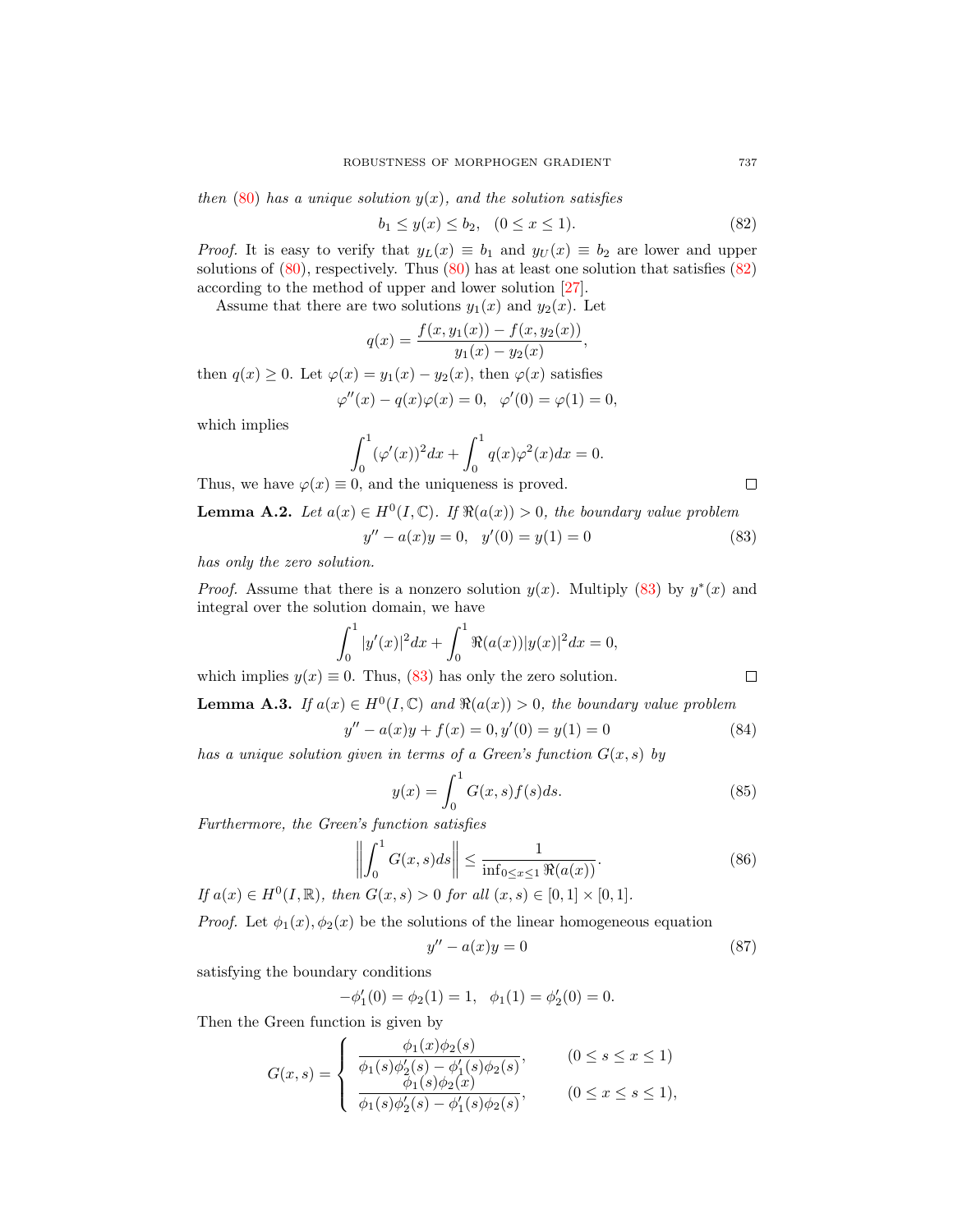where the Wronskian is nonzero with  $\phi_1(s)\phi_2'(s) - \phi_1'(s)\phi_2(s) = \phi_2(0) \neq 0$ . It is easy to verify that [\(85\)](#page-16-4) defines a solution of [\(84\)](#page-16-5).

The uniqueness follows from Lemma [A.2.](#page-16-1)

The function  $\int_0^1 G(x, s)ds$  satisfies [\(84\)](#page-16-5) with  $f(x) = 1$ . Let

$$
\int_0^1 G(x,s)ds = r(x)e^{i\varphi(x)}, \quad r(x), \varphi(x) \in H^0(I, \mathbb{R}).
$$

It is a lengthy but straightforward calculation to show that  $r(x)$  and  $\varphi(x)$  satisfy two coupled differential equations one of which is

$$
r'' - (\Re(a(x)) + {\varphi'}^{2}(x))r - \cos\varphi(x) = 0, \ \ r'(0) = r(1) = 0.
$$
 (88)

Since  $\varphi'^2(x) > 0$  and  $|\cos \varphi(x)| \leq 1$ , Lemma [A.1](#page-15-0) yields

$$
\left\| \int_0^1 G(x, s) ds \right\| = \|r(x)\| \le \frac{1}{\inf_{0 \le x \le 1} \Re(a(x))},
$$

and [\(86\)](#page-16-6) is proved.

When  $a(x) \in H^0(I, \mathbb{R})$ , the relevant maximum principle requires that both  $\phi_1(x)$ and  $\phi_2(x)$  are positive with  $\phi'_1(x) \leq 0 \leq \phi'_2(x)$ , and thus  $G(x, s) > 0$ . □

### **REFERENCES**

- <span id="page-17-11"></span>[1] T. Akiyama, K. Kamimura, C. Firkus, S. Takeo, O. Shimmi and H. Nakato, Dally regulates Dpp morphogen gradient formation by stabilizing Dpp on the cell surface, Dev. Biol., 313 (2008), 408–419.
- <span id="page-17-0"></span>[2] G. Baeg, E. M. Selva, R. M. Goodman, R. Dasgupta and N. Perrimon, The Wingless morphogen gradient is established by the cooperative action of Frizzled and heparan sulfate proteoglycan receptors, Dev. Biol.,  $276$  (2004), 89-100.
- <span id="page-17-1"></span>[3] T. Y. Belenkaya, C. Han, D. Yan, R. J. Opoka, M. Khodoun, H. Liu and X. Lin, Drosophila Dpp morphogen movement is independent of dynamin-mediated endocytosis but regulated by the glypican members of heparan sulfate proteoglycans, Cell,  $119$  (2004), 231–244.
- <span id="page-17-10"></span>[4] T. Bollenbach, K. Kruse, P. Pantazis, M. González-Gaitán and F. Jülicher, Robust formation of morphogen gradients, Phys. Rev. Lett., 94 (2005), 018103.
- <span id="page-17-7"></span>[5] T. Bollenbach, K. Kruse, P. Pantazis, M. González-Gaitán and F. Jülicher, Morphogen transport in epithelia, Phys. Rev. E., **75** (2007), 011901.
- <span id="page-17-12"></span>[6] D. J. Bornemann, J. E. Duncan, W. Staatz, S. Selleck and R. Warrior, Abrogation of heparan sulfate synthesis in Drosophila disrupts the Wingless, Hedgehog and Decapentaplegic signaling pathways, Development, 131 (2004), 1927–1938.
- <span id="page-17-2"></span>[7] A. Eldar, D. Rosin, B. Shilo and N. Barkai, Self-enhanced ligand degradation underlies robustness of morphogen gradients, Dev. Cell, 5 (2003), 635–646.
- <span id="page-17-3"></span>[8] E. V. Entchev, A. Schwabedissen and M. Gonzalez-Gaitan, Gradient formation of the TGF-β homolog Dpp, Cell, 103 (2000), 981–991.
- <span id="page-17-4"></span>[9] M. Fujise, S. Takeo, K. Kamimura, T. Matsuo, T. Aigaki, S. Izumi and H. Nakato, Dally regulates Dpp morphogen gradient formation in the Drosophila wing, Development, 130 (2003), 1515–1522.
- <span id="page-17-13"></span>[10] L. Hufnagel, J. Kreuger, S. M. Cohen and B. I. Shraiman, On the role of glypicans in the process of morphogen gradient formation, Dev. Biol., 300 (2006), 512–522.
- <span id="page-17-8"></span>[11] M. Kerszberg, Accurate reading of morphogen concentrations by nuclear receptors: A formal model of complex transduction pathways, J. Theor. Biol., 183 (1996), 95–104.
- <span id="page-17-9"></span>[12] M. Kerszberg and L. Wolpert, Mechanisms for positional signalling by morphogen transport: A theoretical study, J. Theor. Biol., 191 (1998), 103–114.
- <span id="page-17-5"></span>[13] A. Kicheva, P. Pantazis, T. Bollenbach, Y. Kalaidzidis, T. Bittig, F. Jülicher and M. González-Gaitán, Kinetics of morphogen gradient formation, Science,  $315$  (2007), 521–525.
- <span id="page-17-6"></span>[14] C. A. Kirkpatrick, B. D. Dimitroff, J. M. Rawson and S. B. Selleck, Spatial regulation of Wingless Morphogen distribution and signaling by Dally-like protein, Dev. Cell, 7 (2004), 513–523.